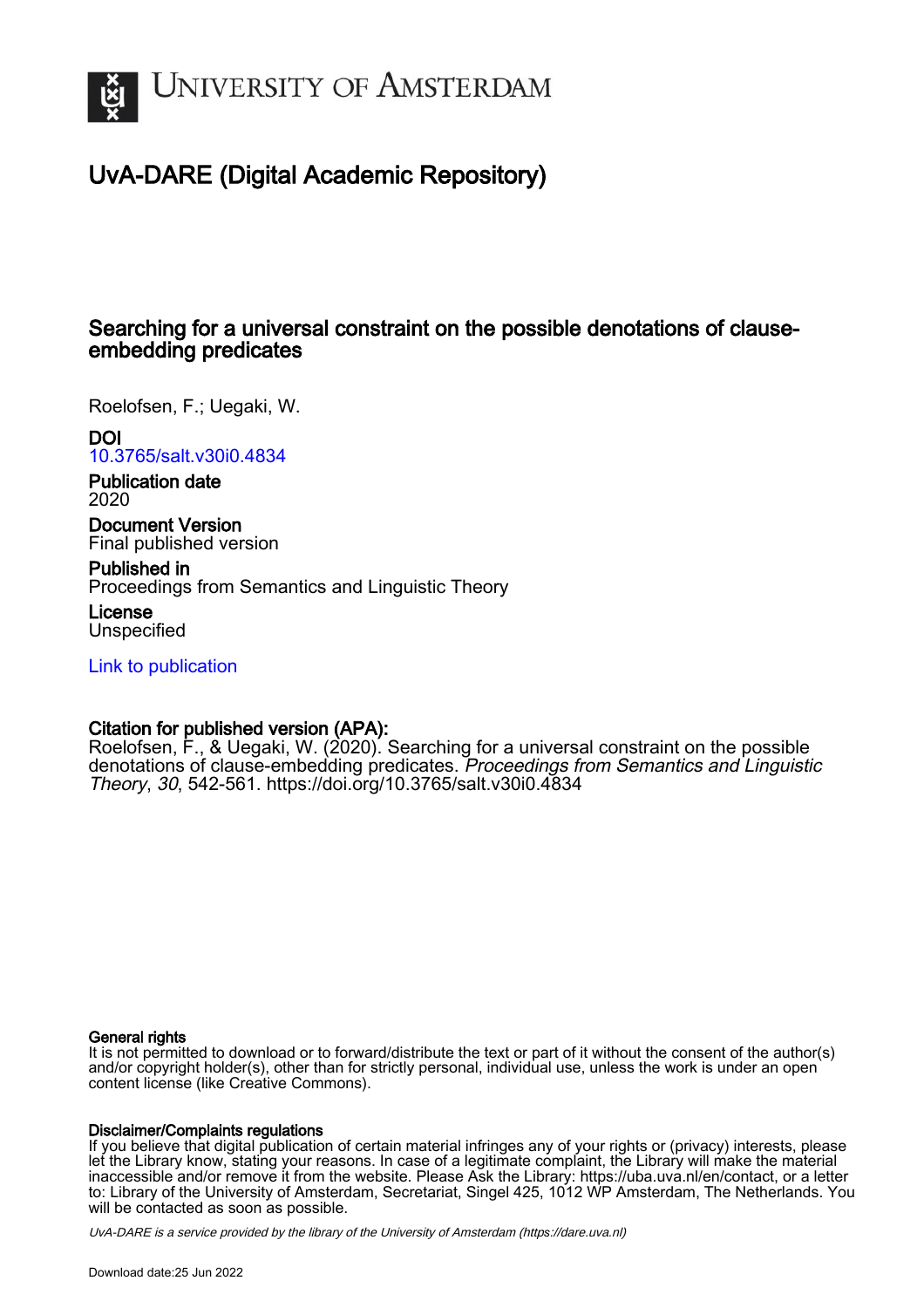## Searching for a universal constraint on the possible denotations of clause-embedding predicates\*

| Floris Roelofsen        | Wataru Uegaki           |  |  |  |
|-------------------------|-------------------------|--|--|--|
| University of Amsterdam | University of Edinburgh |  |  |  |

Abstract We propose a new cross-linguistic constraint on the relationship between the meaning of a clause-embedding predicate when it takes an *interrogative complement* and its meaning when it takes a *declarative complement*. According to this proposal, every clause-embedding predicate *V* satisfies a constraint that we refer to as P-TO-Q ENTAILMENT. That is, for any exhaustivity-neutral interrogative complement *Q*, if there is an answer *p* to *Q* such that  $\lceil x \lor s \rceil$ , then it follows that  $\sqrt{r}$  *x Vs Q*<sup> $\degree$ </sup>. We discuss empirical advantages of this proposal over existing proposals and explore potential counterexamples to P-TO-Q ENTAILMENT.

Keywords: clause-embedding predicates, cross-linguistic semantics, linguistic universals.

### 1 Introduction

A central question in semantics is whether there are any universal constraints on the possible denotations of lexical items of certain grammatical categories. This question has been investigated most prominently in the domain of determiners. For instance, it has been proposed that all determiners are 'conservative' and that all monomorphemic determiners are 'monotonic' [\(Barwise & Cooper](#page-18-0) [1981\)](#page-18-0).

Recent work has explored semantic universals in the domain of clause-embedding predicates like *know*, *agree*, and *wonder* [\(Spector & Egré](#page-19-0) [2015;](#page-19-0) [Theiler, Roelofsen](#page-20-0) [& Aloni](#page-20-0) [2018;](#page-20-0) [Uegaki](#page-20-1) [2019;](#page-20-1) [Steinert-Threlkeld](#page-19-1) [2020\)](#page-19-1). Within this line of work, two basic questions can be distinguished. The first is empirical: Which constraints, if any, do we find in the semantics of clause-embedding predicates? The second is theoretical: What may explain such universal semantic constraints? The present paper is primarily concerned with the first question.

More specifically, we will consider a number of recent proposals which put forward possible constraints that relate the meaning of a clause-embedding predicate

<sup>\*</sup> The authors are listed alphabetically and contributed equally to the content of the paper. We are grateful to Tanya Bondarenko, Sunwoo Jeong, Shane Steinert-Threlkeld, Roger Schwarzschild, Tom Stephen, Aaron Steven White, and the audience at SALT 30 for helpful comments and questions. We also gratefully acknowledge funding from the Dutch Research Council (NWO, Grant Number IG.18.023) and European Research Council (ERC, Grant Number 680220).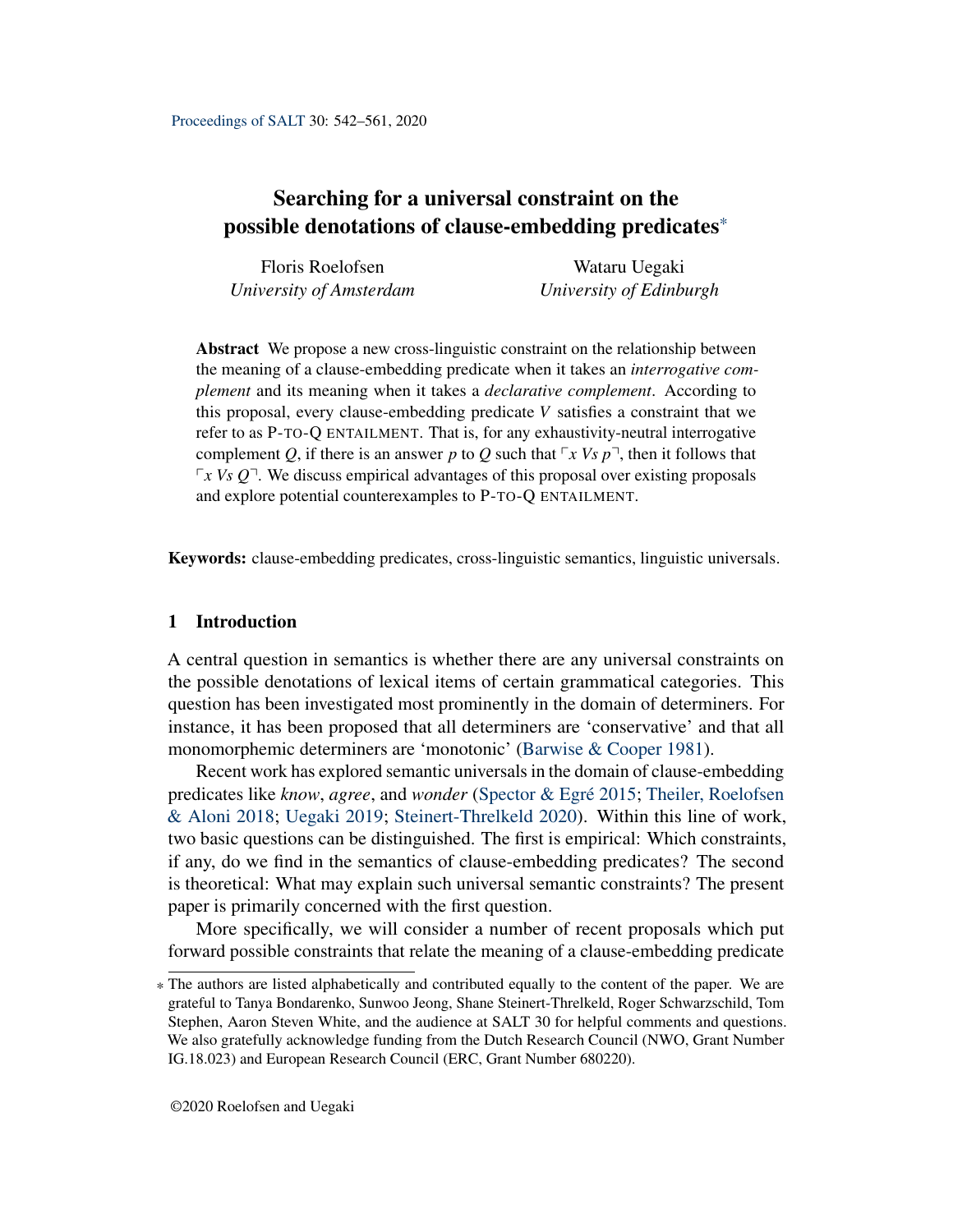when it takes an *interrogative complement* to its meaning when it takes a *declarative complement* [\(Spector & Egré](#page-19-0) [2015;](#page-19-0) [Theiler et al.](#page-20-0) [2018;](#page-20-0) [Uegaki](#page-20-1) [2019\)](#page-20-1). We will identify counterexamples for each of these proposals, and will formulate a new constraint, P-TO-Q ENTAILMENT, which *rules in* the counterexamples to existing proposals and yet *rules out* many conceivable denotations which have so far not been attested in cross-linguistic research.

The paper is structured as follows. [§2](#page-2-0) discusses existing proposals, [§3](#page-4-0) evaluates these, and [§4](#page-7-0) introduces P-TO-Q ENTAILMENT. [§5](#page-15-0) discusses a number of empirical observations in recent cross-linguistic work which suggest potential counterexamples to the proposed constraint, though in each case further empirical work is needed to establish the exact status of the relevant constructions. [§6](#page-18-1) concludes.

### <span id="page-2-0"></span>2 Existing proposals

### 2.1 Verdical Uniformity

[Spector & Egré](#page-19-0) [\(2015\)](#page-19-0) (henceforth, S&E) propose that all responsive clauseembedding predicates (that is, predicates that take both declarative and interrogative complements) are 'uniform w.r.t. veridicality'. To spell out what this means, let us first recall when a predicate is veridical w.r.t. declarative/interrogative complements.

A predicate *V* is veridical w.r.t. declarative complements if and only if for every declarative complement *p*:

$$
(1) \qquad \ulcorner x \, Vs \, p \urcorner \;\Rightarrow\; \ulcorner p \urcorner
$$

For instance, *know* is veridical because:

### (2) Mary knows that Bill left  $\Rightarrow$  Bill left

Veridicality w.r.t. interrogative complements is somewhat more involved. We follow [Theiler et al.](#page-20-0) [\(2018\)](#page-20-0) in defining this notion in terms of so-called *exhaustivity-neutral* interrogative complements. Interrogative complements often allow for multiple readings that differ in the level of exhaustivity (non-exhaustive, weakly exhaustive, intermediate exhaustive, strongly exhaustive). Exhaustivity-neutral interrogative complements are ones for which all these readings coincide. They include polar interrogatives like  $\lceil$ *whether Bill left* $\lceil$ , as well as wh-interrogatives with a uniqueness presupposition such as  $\lceil$ *which boy left* $\lceil$ . For such exhaustivity-neutral interrogative complements it is clear which propositions contain precisely enough information to resolve the issue expressed by the interrogative. We refer to declarative complements expressing such propositions as *answers*. For instance, the answers to *whether Bill left*<sup> $\lceil$ </sup> are  $\lceil$ *that Bill left* $\lceil$  and  $\lceil$ *that Bill didn't leave* $\lceil$ *.* 

A predicate *V* is *veridical w.r.t. interrogative complements* if and only if for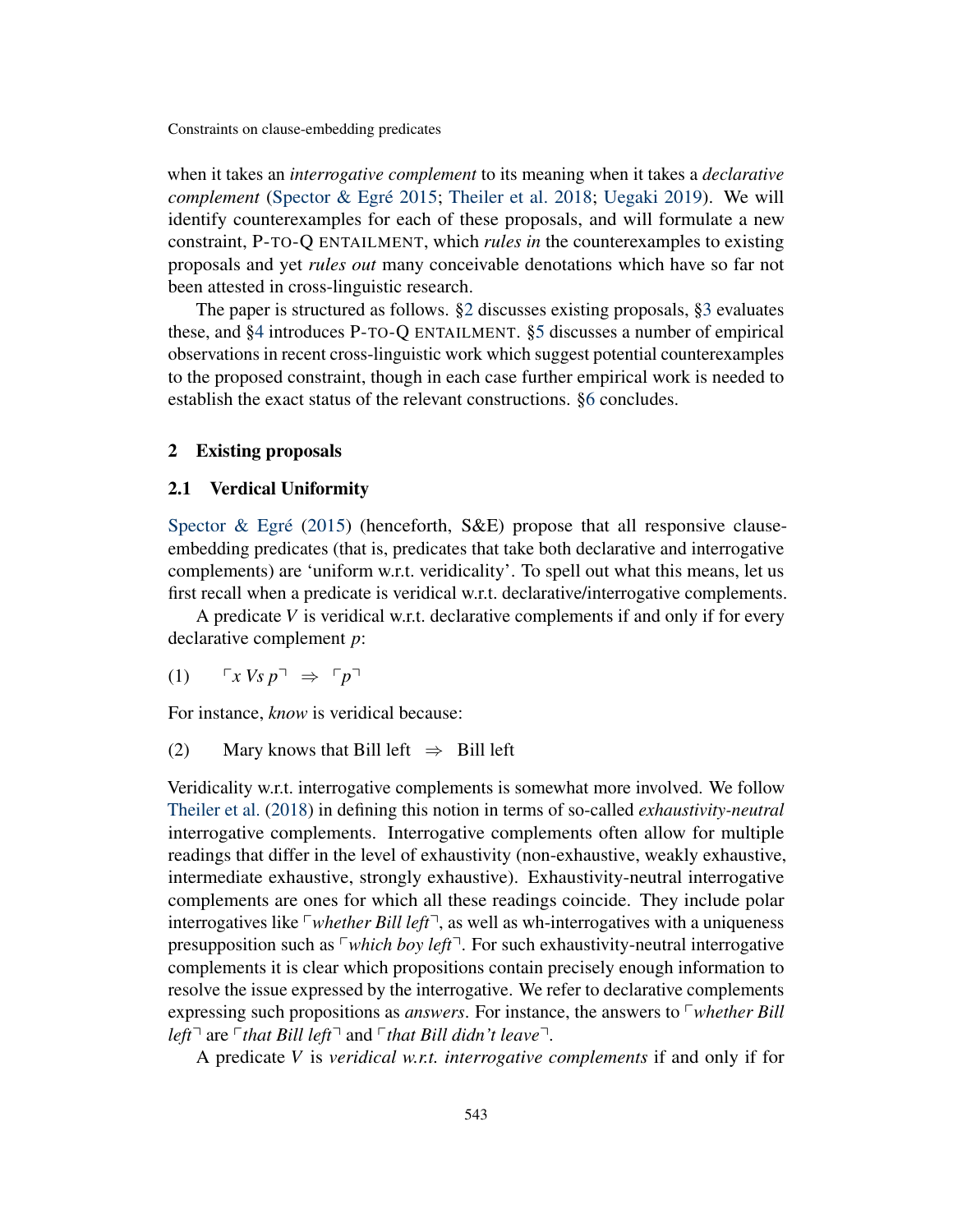every exhaustivity-neutral interrogative complement *Q* and any answer *p* to *Q*:

$$
(3) \qquad \ulcorner x \; Vs \; Q \urcorner \; \& \; \ulcorner p \urcorner \;\; \Rightarrow \;\; \ulcorner x \; Vs \; p \urcorner
$$

For instance, *know* is veridical w.r.t. interrogative complements because:<sup>[1](#page-3-0)</sup>

(4) Mary knows whether Bill left & Bill left  $\Rightarrow$  Mary knows that Bill left

A responsive predicate is uniform w.r.t. veridicality if and only it is either veridical w.r.t. both declarative and interrogative complements, or non-veridical w.r.t. both declarative and interrogative complements. S&E propose the following generalization:

(5) VERIDICAL UNIFORMITY

All responsive predicates are uniform w.r.t. veridicality.

Note that *know* is indeed uniform w.r.t. veridicality. As an example of a predicate that does *not* satisfy this property, S&E consider the fictitious verb *shknow*, meaning 'know' when taking a declarative complement and 'wonder' when taking an interrogative complement. *shknow* would be veridical w.r.t. declarative complements, but not w.r.t. interrogative complements. VERIDICAL UNIFORMITY predicts that such predicates do not exist in any language.

### <span id="page-3-1"></span>2.2 Clausal distributivity

[Theiler et al.](#page-20-0) [\(2018\)](#page-20-0) consider another constraint on clause-embedding predicates, which is formulated in terms of a property they refer to as 'clausal distributivity' (c-distributivity for short). A clause-embedding predicate *V* is c-distributive just in case for any exhaustivity-neutral interrogative complement *Q*:

<span id="page-3-0"></span><sup>1</sup> As pointed out in [Theiler et al.](#page-20-0) [2018,](#page-20-0) if we had not restricted ourselves to exhaustivity-neutral complements in the definition of veridicality w.r.t. interrogative complements, then *know* would have been classified as *non-veridical*. To see this, consider the following example, in which the complement has a salient non-exhaustive (mention-some) reading.

<sup>(</sup>i) Rudolph knows where one can buy an Italian newspaper.

Suppose that Rudolph knows that one can get an Italian newspaper at Newstopia, and that he does not falsely believes that one can get Italian newspapers elsewhere. Further suppose that in fact Italian newspapers are sold both at Newstopia and at Paperworld. Then, on the one hand, (i) is true on a non-exhaustive reading. On the other hand, *that one can get an Italian newspaper at Paperworld* is an answer to the embedded interrogative (still assuming a non-exhaustive reading). But (ii) is false, violating the requirement for veridicality w.r.t. interrogative complements.

<sup>(</sup>ii) Rudolph knows that one can buy an Italian newspaper at Paperworld.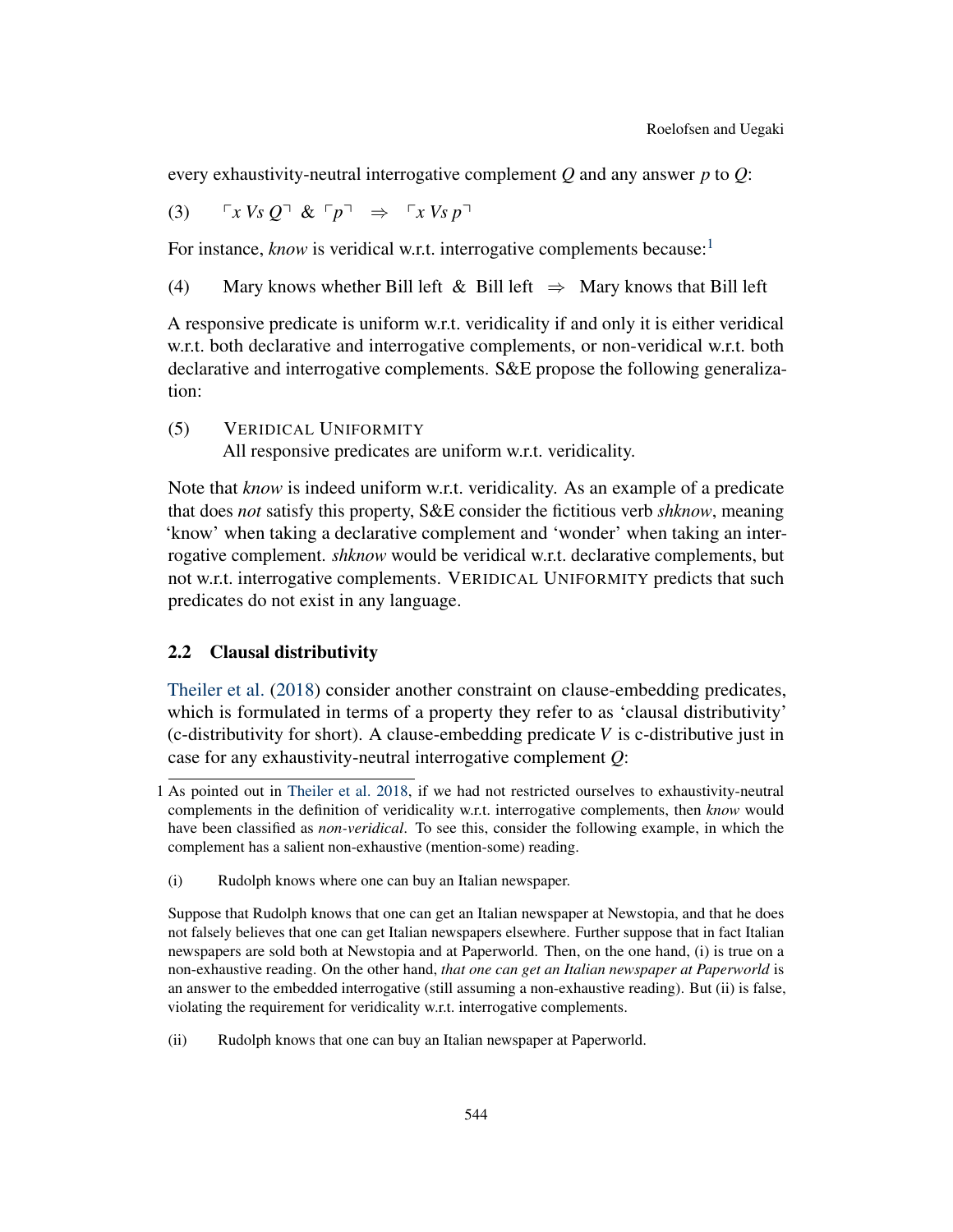(6)  $\Gamma_X V_S Q^{\top} \Leftrightarrow$  there is an answer *p* to *Q* such that  $\Gamma_X V_S p^{\top}$ 

For instance, *know* is c-distributive since *Do knows whether Sue left*<sup> $\lceil$ </sup> is true if and only if  $\ulcorner$  *Jo knows that Sue left* $\urcorner$  or  $\ulcorner$  *Jo knows that Sue didn't leave* $\urcorner$  is true. On the other hand, *shknow* is not c-distributive since  $\nabla J$ o *shknows whether Sue left* $\nabla$ does not imply that either *<sup>p</sup>Jo shknows that Sue left<sup>-</sup>* or *pJo shknows that Sue didn't leave* $\lceil$  is true (in fact, it implies that both are false).

(7) C-DISTRIBUTIVITY

All responsive clause-embedding predicates are c-distributive.

[Theiler et al.](#page-20-0) [\(2018\)](#page-20-0) note that *predicates of relevance* (PoRs) such as *care* and *matter* form counterexamples to both VERIDICAL UNIFORMITY and C-DISTRIBUTIVITY. They are counterexamples to VERIDICAL UNIFORMITY because they are veridical w.r.t. declaratives but not w.r.t. interrogatives. They are counterexamples to C-DISTRIBUTIVITY since (8a) can be true without either (8b) or (8c) being true [\(Elliott,](#page-19-2) [Klinedinst, Sudo & Uegaki](#page-19-2) [2017\)](#page-19-2):

- (8) a. It matters to Jo whether Sue left.
	- b. It matters to Jo that Sue left.
	- c. It matters to Jo that Sue didn't left.

[Uegaki](#page-20-1) [\(2019\)](#page-20-1) notes that it is the *presuppositional* component of predicates of relevance that makes them counterexamples to C-DISTRIBUTIVITY. (8b) presupposes that Sue left and (8c) presupposes that Sue didn't leave, while (8a) does not guarantee that any of these presuppositions is satisfied. [Uegaki](#page-20-1) proposes a variant of C-DISTRIBUTIVITY which is formulated in terms of Strawson entailment [\(von](#page-19-3) [Fintel](#page-19-3) [1999\)](#page-19-3) rather than plain entailment and thereby successfully rules in predicates of relevance. The problems discussed below, however, apply to STRAWSON C-DISTRIBUTIVITY just as much as they do to plain C-DISTRIBUTIVITY.

### <span id="page-4-0"></span>3 Problematic cases

### 3.1 Estonian *mõtlema*

[Roberts](#page-19-4) [\(2018\)](#page-19-4) presents a detailed investigation of the Estonian responsive clauseembedding predicate *mõtlema*. When  $\varphi$  is a declarative complement,  $\varphi$ *x* mõtlema  $\varphi$ <sup> $\exists$ </sup> has two possible readings. Under what we will call its 'believe reading' it simply means that *x* believes  $\varphi$ . Under its 'imagine reading', on the other hand, it means that x believes not- $\varphi$  but imagines what the world would be like if  $\varphi$  were true. These two interpretations are exemplified in (9) and (10), respectively: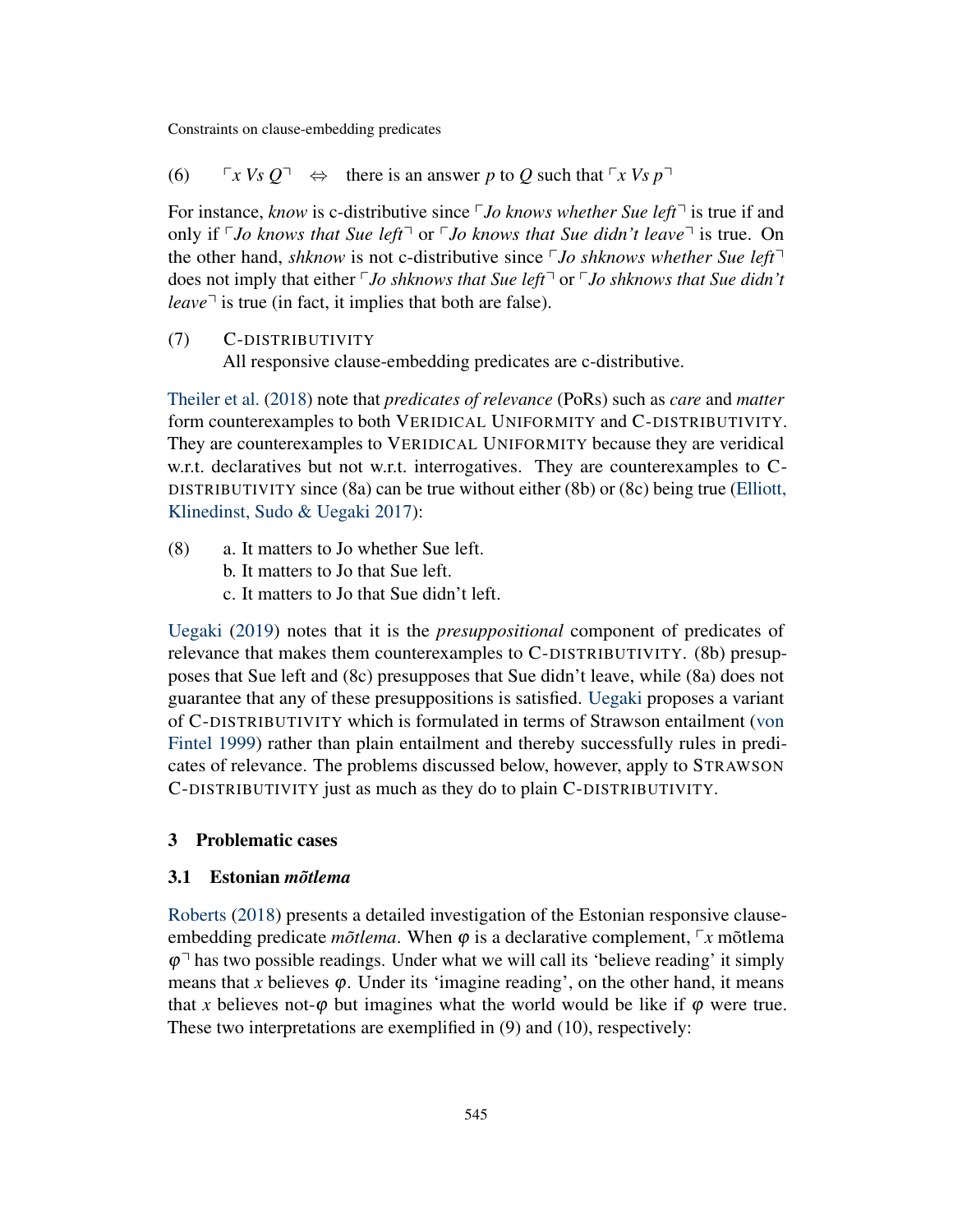- (9) Liis mõtleb, Liis MOTLEMA that falls rain et sajab vihma, aga ei but NEG fall.NEG saja. 'Liis thinks that it's raining, but it isn't raining.'
- (10) *Context: I am discussing with my friend what life would be like if an asteroid had not collided with the earth at the end of the late Cretaceous period.*

Ma mõtlen, I MOTLEMA that dinosaurs et dinosaurused on ikka elus, kuigi are still alive although I know that ma tean, et ei NEG be.NEG ole. 'I'm thinking about dinosaurs still being alive, even though I know that they aren't.'

When  $\varphi$  is an interrogative complement,  $\varphi x$  mõtlema  $\varphi$ <sup> $\neg$ </sup> also has two possible readings. Under the 'wonder reading' it means that x wonders what the answer to  $\varphi$ is. On the other hand, under the 'imagine reading' it means that for some answer *p* to ϕ, *x* believes not-*p* but imagines what the world would be like if *p* were true. The first interpretation is exemplified in (11), the second in [\(12\).](#page-5-0)

- $(11)$ I Ma mõtlen. MOTLEMA who door behind is kes ukse taga on. 'I wonder who is at the door.'
- <span id="page-5-0"></span>(12) *Context: Liis hears a knock at the door. She was expecting her friend Kirsi to come over, but she fantasizes for just a moment all the famous celebrities who could be showing up instead.*

Liis mõtleb, Liis MOTLEMA who door behind is although she knows that is Kirsi kes ukse taga on, kuigi ta teab, et on Kirsi. 'Liis is thinking about who is at the door, even though she knows it's Kirsi.'

To see that this predicate violates C-DISTRIBUTIVITY consider a context in which (i) Mary believes neither that it is raining nor that it is not raining; and (ii) she wants to know whether it's raining. Now consider the following statements:

- (13) a. Mary mõtlema whether it is raining.
	- b. Mary mõtlema that it is raining.
	- c. Mary mõtlema that it isn't raining.

In the given context, according to Roberts' empirical description, (13a) is true (on the 'wonder' reading), (13b) is false (on either the 'believe' or the 'imagine' reading), and (13c) is false (on either the 'believe' or the 'imagine' reading). This means that *mõtlema* violates C-DISTRIBUTIVITY. It also violates STRAWSON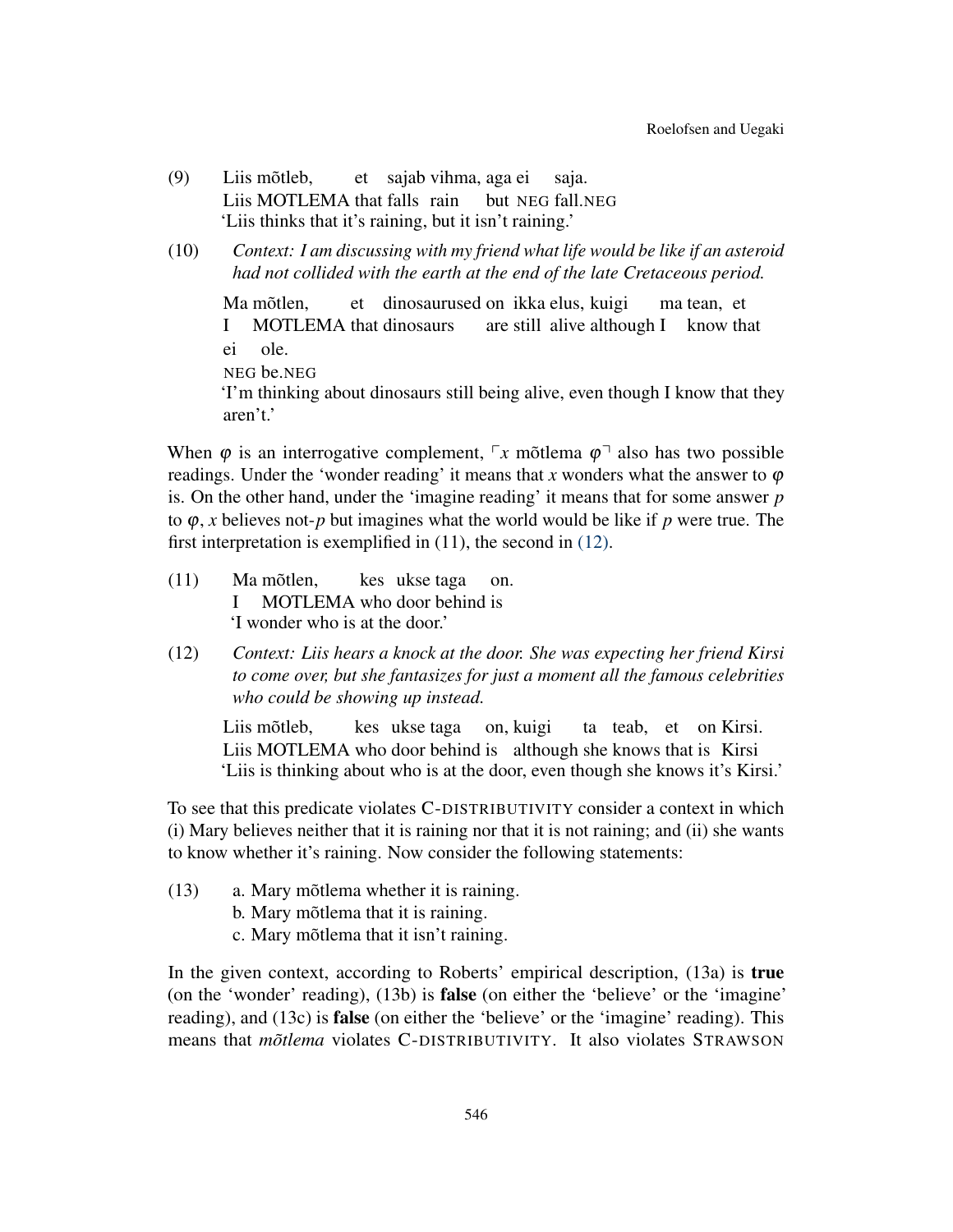C-DISTRIBUTIVITY, as presuppositions do not play a role in the counterexample.

[Roberts](#page-19-4) [\(2018\)](#page-19-4) notes that *mõtlema* is not alone in this kind of behavior: similar patterns can be observed with Estonian *mõtisklema* 'consider', *vaatlema* 'observe', and *meelisklema* 'muse', as well as Finnish *miettiä*, a presumed cognate of *mõtlema*.

### 3.2 Japanese *daroo*

The Japanese sentence-final particle *daroo*, as analysed by [Hara](#page-19-5) [\(2018\)](#page-19-5) and [Uegaki](#page-20-2) [& Roelofsen](#page-20-2) [\(2018\)](#page-20-2), also constitutes a counterexample to C-DISTRIBUTIVITY. This particle can have either a declarative or an interrogative prejacent. With a declarative prejacent, its meaning is similar to *think*.

(14) Ken-wa utau daroo. Ken-TOP sing DAROO 'I think that Ken will sing.'

With an interrogative prejacent, its meaning is similar to *wonder* (a subtle difference with *wonder* will be discussed later but is not relevant here yet).

(15) Ken-wa utau daroo-ka. Ken-TOP sing DAROO-Q 'I wonder whether Ken will sing.'

To see that *daroo* violates C-DISTRIBUTIVITY consider a context in which Mary would like to know whether Ken will sing (and doesn't know yet). In such a context, Mary can truthfully utter  $(15)$  but not  $(14)$ , nor a variant of  $(14)$  in which the prejacent is negated. This shows that *daroo* violates C-DISTRIBUTIVITY. Again, STRAWSON C-DISTRIBUTIVITY is violated as well since presuppositions do not play a role here.

### <span id="page-6-1"></span>3.3 Inquisitive predicates

<span id="page-6-0"></span>Inquisitive predicates like *wonder* and *inquire* also constitute a challenge for C-DISTRIBUTIVITY, though at a somewhat different level than *daroo* and *mõtlema*. Since *wonder* and *inquire* are rogative predicates—i.e., they only take interrogative complements—we might simply assume that a constraint like C-DISTRIBUTIVITY does not apply to such predicates, since the constraint makes reference to cases in which the predicate combines with a declarative complement. In principle, however, it would be preferable to think of the constraint as applying across clauseembedding predicates, without making reference to selectional restrictions. And this is possible if, following [Ciardelli & Roelofsen](#page-19-6) [\(2015\)](#page-19-6) and [Uegaki](#page-20-3) [\(2015\)](#page-20-3), we assume that rogative predicates like *wonder* are of the same semantic type as responsive predicates like *know*. For concreteness, consider the following entry: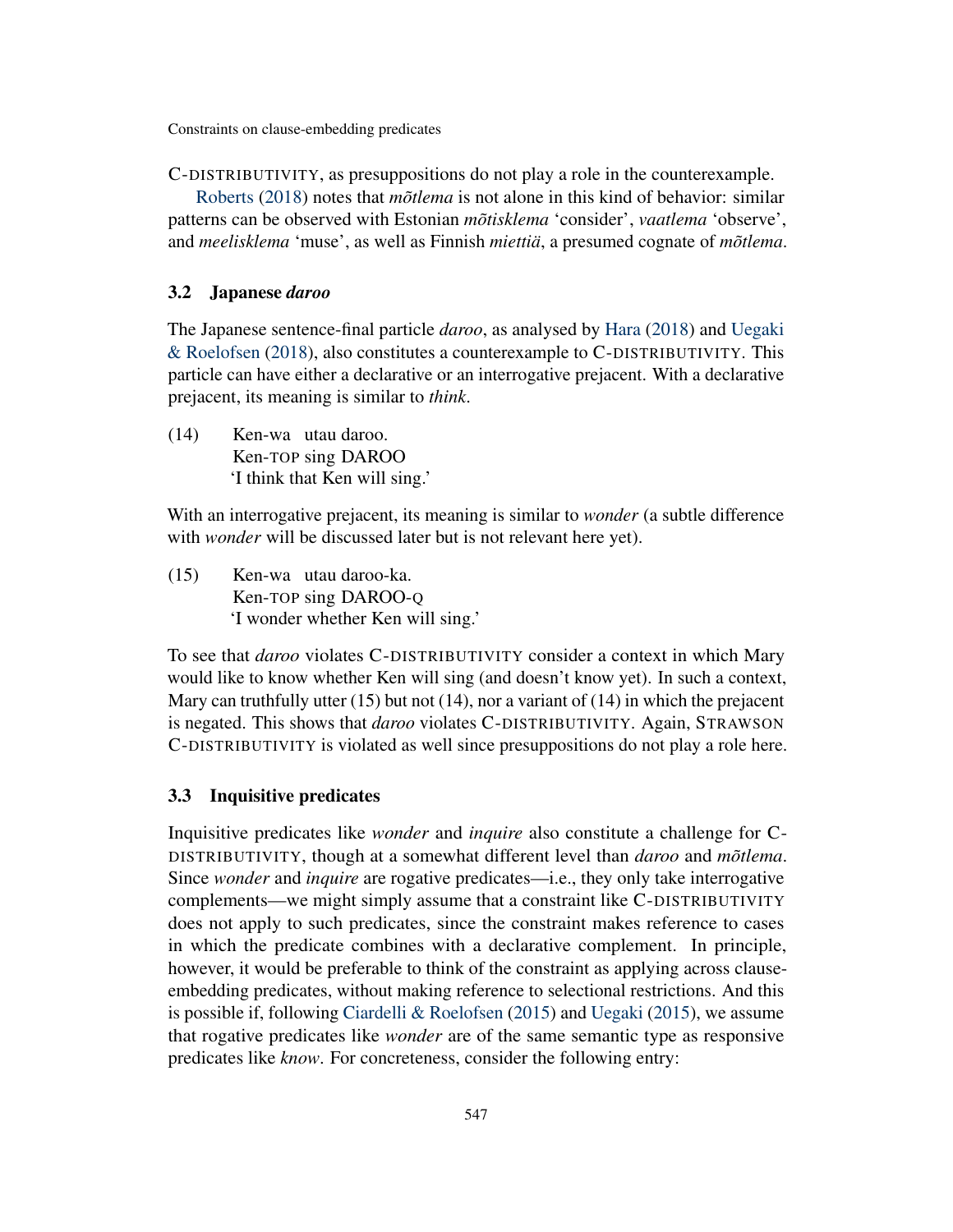|                             | know | $*$ shknow | care mõtlema daroo | wonder |
|-----------------------------|------|------------|--------------------|--------|
| <b>VERIDICAL UNIFORMITY</b> |      |            |                    | ΝA     |
| C-DISTRIBUTIVITY            |      |            |                    |        |
| STRAWSON C-DISTRIBUTIVITY   |      |            |                    |        |

<span id="page-7-1"></span>Table 1 Summary of the predictions of the three constraints discussed so far.

# (16)  $\left[\text{wonder}\right]^w = \lambda Q\lambda x$ . DOX $^w_x \notin Q \wedge \text{INQ}_x^w \subseteq Q$

where (i) we take a complement *Q* to denote a set of propositions, namely those propositions that resolve the issue expressed by  $Q$ ; (ii)  $\text{DOX}_x^w$  is the doxastic state of *x* in *w*, that is, the set of worlds that *x* considers possible in *w*; and (iii)  $INQ_x^w$  is the inquisitive state of *x* in *w*, that is, the set of subsets of  $\text{DOX}_{x}^{w}$  in which the issues that *x* entertains in *w* are resolved.

The entry says that  $\lceil x \rceil$  wonders  $\varphi \rceil$  is true in *w* just in case (i) *x*'s doxastic state is not an element of the semantic value of  $\varphi$ , which means that it does not resolve the issue expressed by  $\varphi$ , and (ii) *x*'s inquisitive state is contained in the semantic value of ϕ, which means that *x* would like to reach a doxastic state which does resolve the issue expressed by  $\varphi$ .

In principle,  $\varphi$  can be a declarative complement. In this case, however, the two conjuncts in the entry for *wonder* always contradict each other. That is, the entry predicts that, when  $\varphi$  is a declarative complement,  $\lceil x \rceil$ *x* wonders  $\varphi \rceil$  is always contradictory. Indeed, this is how the selectional restrictions of *wonder* are accounted for in [Ciardelli & Roelofsen](#page-19-6) [2015](#page-19-6) and [Uegaki](#page-20-3) [2015.](#page-20-3)

On such an account, it is possible to evaluate whether *wonder* satisfies C-DISTRIBUTIVITY. And the answer is that it doesn't. After all,  $\lceil x \rceil$ *x* wonders  $Q^{\dagger}$  can be true even if for every answer p to Q,  $\sqrt{r}$  *x wonders*  $p^{\pi}$  is false. The latter, in fact, holds for any *p* whatsoever. Again, the problem applies equally to STRAWSON C-DISTRIBUTIVITY.

Interim summary The cases discussed so far are summarised in Table [1,](#page-7-1) where  $\checkmark$  means 'correct prediction' and  $\chi$  means 'incorrect prediction'.

### <span id="page-7-0"></span>4 Proposal

We have seen that previously proposed constraints on the denotations of clauseembedding predicates face empirical challenges. We now formulate a new constraint, P-TO-Q ENTAILMENT, which overcomes these empirical challenges. We say that a clause-embedding predicate *V* is P-TO-Q ENTAILING if and only if for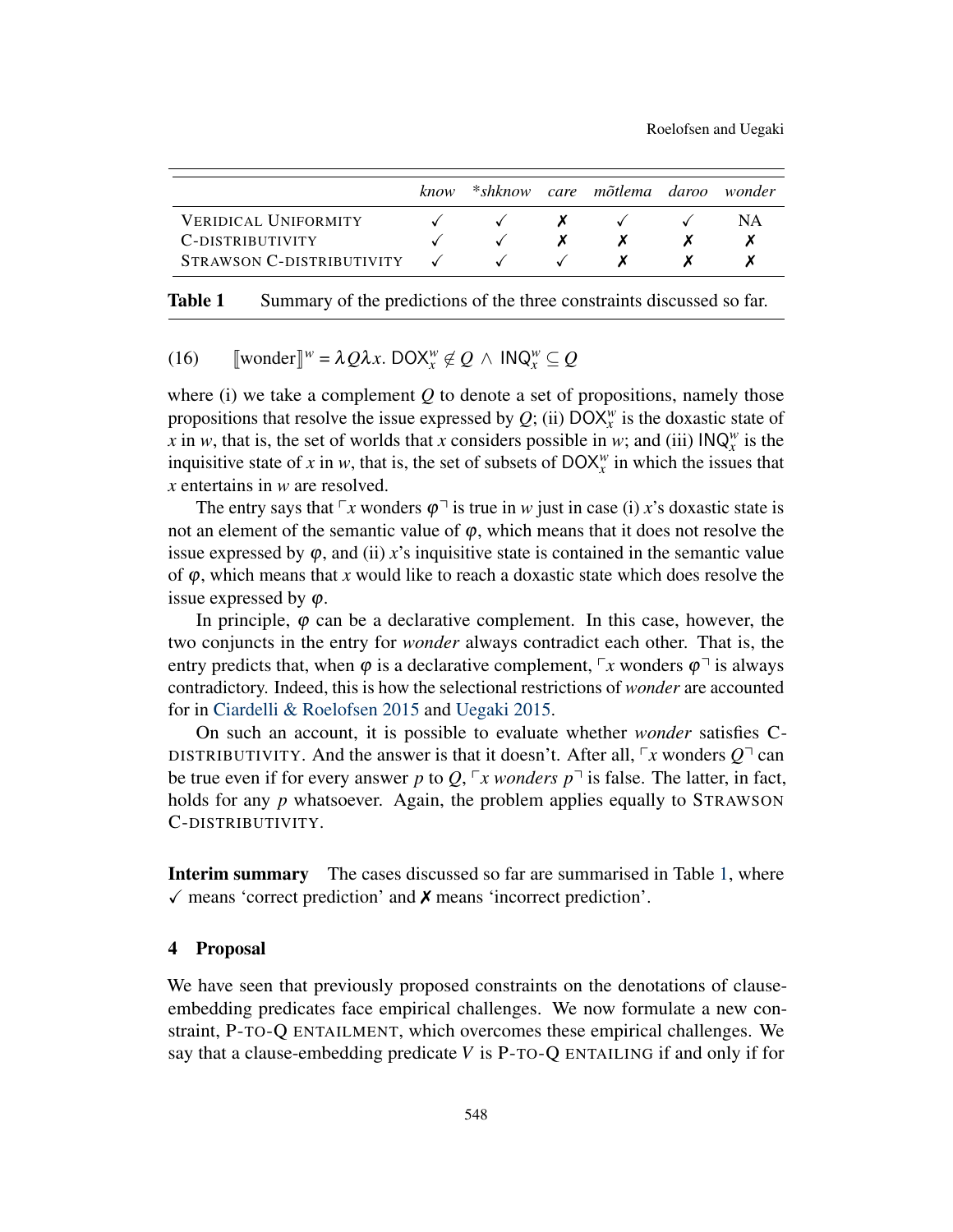any exhaustivity-neutral interrogative complement *Q*, if there is an answer *p* to *Q* such that  $\lceil x \, Vs \, p \rceil$ , then it also holds that  $\lceil x \, Vs \, Q \rceil$ .

(17) P-TO-Q ENTAILMENT All clause-embedding predicates *V* are P-TO-Q ENTAILING.

P-TO-Q ENTAILMENT is weaker than (STRAWSON) C-DISTRIBUTIVITY since it is limited to the direction from declarative-embedding to interrogative-embedding. Because of this, all predicates that satisfy the latter (e.g., *know*, *predict*, *surprise*) satisfy the former as well. Moreover, as we will argue in Sections [4.2-](#page-9-0)[4.5,](#page-13-0) P-TO-Q EN-TAILMENT *rules in* attested predicates that are problematic for C-DISTRIBUTIVITY: predicates of relevance, *mõtlema*, *daroo*, and inquisitive predicates. On the other hand, P-TO-Q ENTAILMENT still *rules out* fictitious predicates like *shknow*. These are discussed in Section [4.6.](#page-13-1) Before discussing these predictions in detail, we will first provide a more precise formulation of P-TO-Q ENTAILMENT in Section [4.1.](#page-8-0)<sup>[2](#page-8-1)</sup>

### <span id="page-8-0"></span>4.1 Formalization

We will provide a formalization of P-TO-Q ENTAILMENT in inquisitive semantics [\(Ciardelli, Groenendijk & Roelofsen](#page-19-7) [2018\)](#page-19-7). A similar formalization could be given in Hamblin semantics [\(Hamblin](#page-19-8) [1973\)](#page-19-8). In both frameworks, declarative and interrogative clauses are treated uniform. Specifically, the semantic value of a clause  $\varphi$ ,  $\lbrack \varphi \rbrack$ , is taken to be a set of propositions, no matter whether  $\varphi$  is declarative or interrogative. In inquisitive semantics,  $\llbracket \phi \rrbracket$  is construed as the set of those propositions that (a) resolve the issue that  $\varphi$  expresses (if any); and (b) do not contain any possible worlds that are ruled out by the information that  $\varphi$  conveys (if any). The set of propositions associated with a clause construed this way is always downward closed. That is, if  $\llbracket \phi \rrbracket$  contains a proposition p then it must also contain any stronger proposition  $q \subset p$ .<sup>[3](#page-8-2)</sup> Below are examples of the denotations of declarative and interrogative clauses in this framework:

The proof of this is a straightforward adaptation of the one in Appendix B.3 of [Theiler et al.](#page-20-0) [2018.](#page-20-0) However, it is not the case that any P-TO-Q ENTAILING predicate that is veridical w.r.t. declaratives is also veridical w.r.t. interrogatives. Counterexamples include predicates of relevance.

<span id="page-8-1"></span><sup>2</sup> P-TO-Q ENTAILMENT relates to VERIDICAL UNIFORMITY as follows. Any P-TO-Q ENTAILING predicate that has the CHOICE PROPERTY, defined in (i) below, and is veridical w.r.t. interrogatives is also veridical w.r.t. declaratives.

<sup>(</sup>i) A declarative-embedding predicate *V* has the CHOICE PROPERTY just in case for any two mutually inconsistent declarative complements  $p$  and  $p'$ ,  $x$  Vs that  $p$  and  $x$  Vs that  $p'$  cannot be true at the same time.

<span id="page-8-2"></span><sup>3</sup> On this point, Hamblin semantics differs from inquisitive semantics. For comparison, see [Roelofsen](#page-19-9) [2013;](#page-19-9) [Ciardelli, Roelofsen & Theiler](#page-19-10) [2017;](#page-19-10) [Ciardelli & Roelofsen](#page-19-11) [2017.](#page-19-11)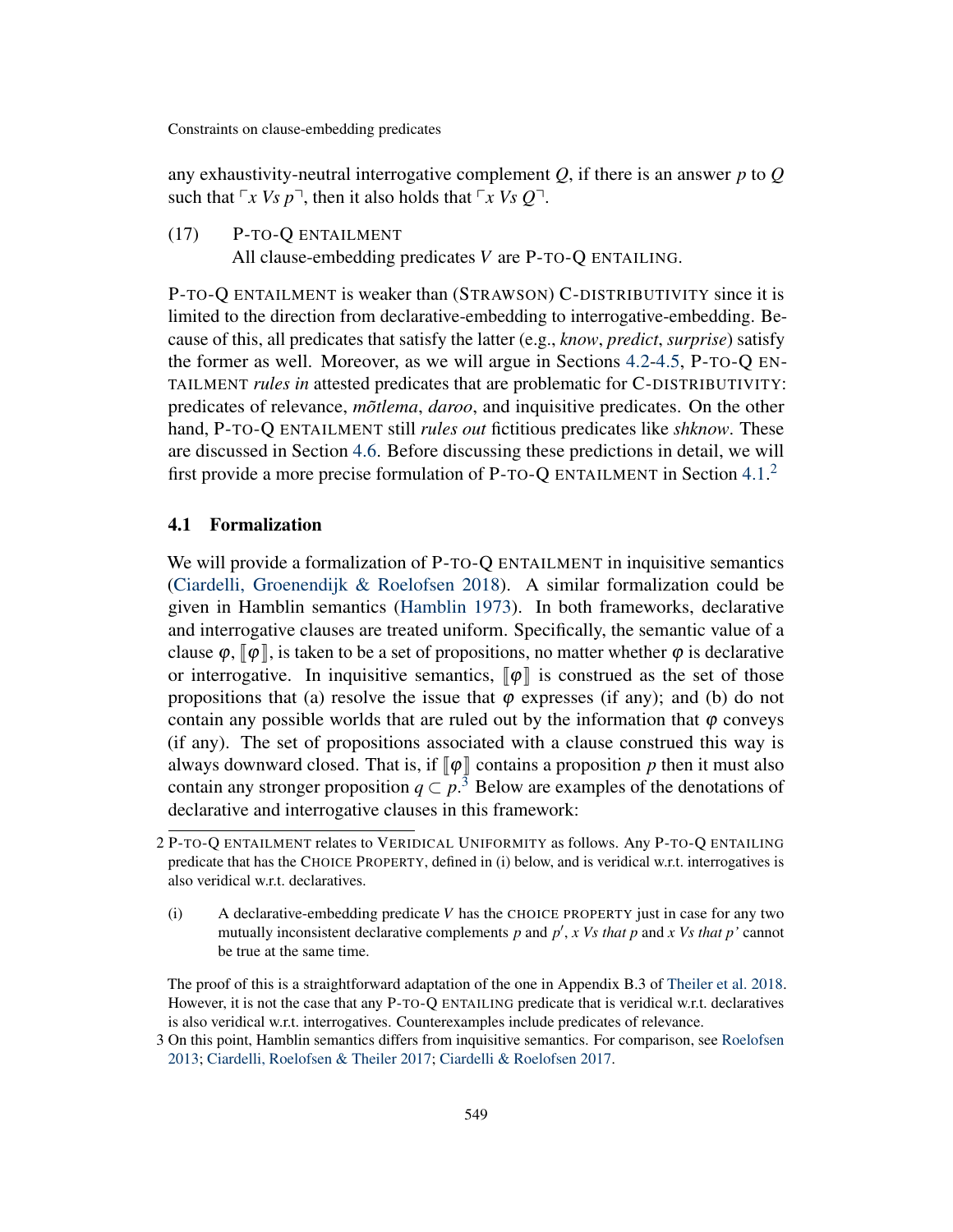(18) a.  $\llbracket$ that Ann left $\llbracket = {\wedge w \mid \text{Ann left in } w}$ 

b. [whether Ann left] = 
$$
\begin{cases} \{w \mid \text{Ann left in } w\}, \\ \{w \mid \text{Ann didn't leave in } w\} \end{cases}
$$
  
where  $Q^{\downarrow} := \{q \mid q \subseteq p \text{ for some } p \in Q\}$ 

We will often refer to the maximal elements of  $\llbracket \phi \rrbracket$  as the *alternatives expressed*  $by \varphi$ . These propositions contain precisely enough information to resolve the issue expressed by  $\llbracket \phi \rrbracket$ . For any set of propositions Q we write alt(Q) for the set of maximal elements of *Q*:

(19) 
$$
alt(Q) := \{ p \in Q \mid \text{there is no } q \in Q \text{ such that } p \subset q \}.
$$

With this background, we can formally define P-TO-Q ENTAILING predicates and the P-TO-O ENTAILMENT constraint as follows: $4$ 

- (20) A predicate *V* of type  $\langle \langle st, t \rangle, et \rangle$  is P-TO-Q ENTAILING if and only if for any term *x* and any exhaustivity-neutral *Q*: there is a  $p \in \text{alt}(Q)$  such that  $\llbracket V \rrbracket(\{p\}^{\downarrow})(x) \implies \llbracket V \rrbracket(Q)(x)$
- <span id="page-9-2"></span>(21) P-TO-Q ENTAILMENT All predicates of type  $\langle \langle st, t \rangle, et \rangle$  are P-TO-Q ENTAILING.

In the next four subsections, we will show that the predicates that are problematic for previously proposed constraints, i.e. predicates of relevance, *mõtlema*, *daroo* and *wonder*, satisfy P-TO-Q ENTAILMENT as formulated in (20)-(21).

### <span id="page-9-0"></span>4.2 Predicates of relevance

For concreteness, we will focus on one predicate of relevance, namely *care*. The discussion below equally applies to other predicates of relevance.

First we note that *care* empirically satisfies P-TO-Q ENTAILMENT, since all variants of (22a) entail (22b).

(22) a. Ann cares that Peter left. b. Ann cares (about) which boy left.

Next we consider a formal analysis of *care*, and check whether that satisfies P-TO-Q ENTAILMENT as well. We adopt the lexical entry in (23), based on [Elliott](#page-19-2) [et al.](#page-19-2) [2017](#page-19-2) and [Theiler et al.](#page-20-0) [2018:](#page-20-0)

<span id="page-9-1"></span><sup>4</sup> Here, we give an inquisitive semantic treatment of *complements* (with type  $\langle st, t \rangle$ ), but a traditional treatment of *matrix sentential denotations* (type *t*). This is merely for expository purposes.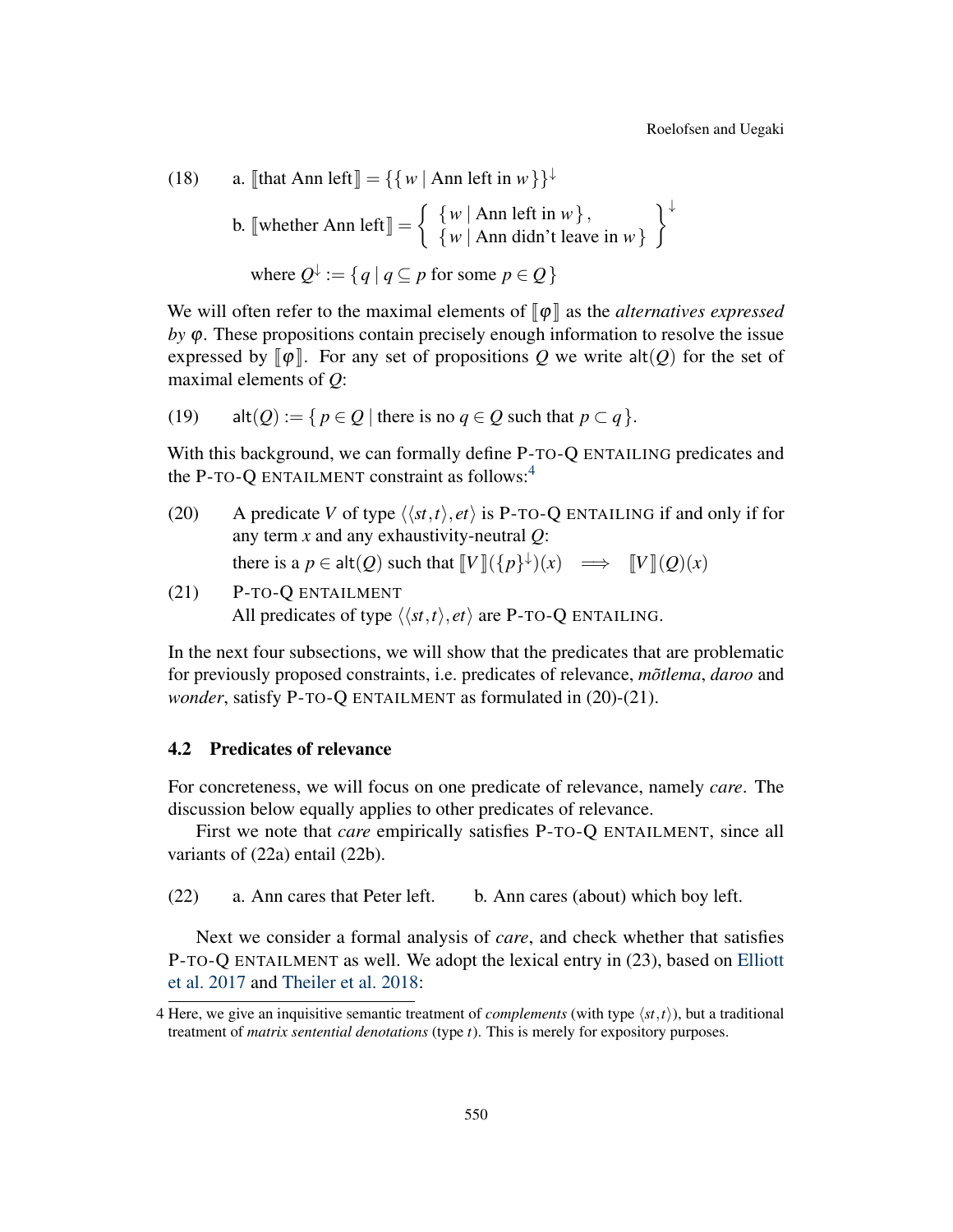(23) 
$$
\llbracket \text{care} \rrbracket^w = \lambda Q \lambda x : \underbrace{DOX_x^w \subseteq \bigcup Q}_{x} \exists p \in \text{alt}(Q) : BOU_x^w \subseteq p \lor BOU_x^w \cap p = \emptyset
$$
  
where  $BOU_x^w$  is the set of worlds compatible with x's preferences in w.

This lexical entry successfully captures the fact that *care* violates C-DISTRIBUTIVITY in the direction from interrogative-embedding to declarative-embedding, as discussed in Section [2.2.](#page-3-1) Specifically, (23) captures the fact that (22b) has a very weak presupposition (Ann believes that some boy left), while (22a) has a much stronger presupposition (Ann believes that Peter left). Because of this, (22b) can be true even if, for no boy x, the presupposition of  $\sqrt{A}$ *nn cares that x left* $\sqrt{ }$  is satisfied, leading to the violation of C-DISTRIBUTIVITY.

On the other hand, the lexical entry in (23) predicts that *care* satisfies P-TO-Q ENTAILMENT. This is so because, if there is an answer  $p$  to  $Q$  that satisfies the presupposition and the assertion of  $\sqrt{r}$  *x cares p*<sup> $\sqrt{ }$ </sup> according to the analysis in (23), it follows that the presupposition and the assertion of  $\sqrt{r}$  *x cares Q*<sup> $\sqrt{q}$ </sup> according to the analysis in  $(23)$  are also satisfied.<sup>[5](#page-10-0)</sup>

#### 4.3 *Daroo*

Recall that the Japanese particle *daroo* means 'think' when it takes a declarative prejacent and something similar to 'wonder' when it takes an interrogative prejacent. [Hara](#page-19-5) [\(2018\)](#page-19-5) and [Uegaki & Roelofsen](#page-20-2) [\(2018\)](#page-20-2) analyze *daroo* as follows, modulo some details that are irrelevant here:

<span id="page-10-1"></span>(24) 
$$
\llbracket \text{daroo} \rrbracket^{w} = \lambda Q_{\langle st, t \rangle}. \text{ INQ}_{sp}^{w} \subseteq Q \qquad (sp: \text{ the speaker})
$$

Here,  $\mathsf{INQ}_{\mathsf{sp}}^w$  is the inquisitive state of the speaker in *w*, also employed in the analysis of *wonder* in [\(16\).](#page-6-0) That is, it is the set of subsets of  $\text{DOX}_{\text{sp}}^w$  in which the issues that the speaker entertains in *w* are resolved. Thus, according to  $(24)$ ,  $\varphi$ *-daroo* means that the speaker would like to reach a doxastic state which resolves the issue expressed by ϕ. We first motivate this analysis of *daroo* empirically, and then move on to show that it satisfies P-TO-Q ENTAILMENT.

(24) captures the fact that  $p$ -daroo, with a declarative prejacent  $p$ , simply means 'the speaker believes p' since  $\bigcup \text{INQ}_{sp}^w = \text{DOX}_{sp}^w$  (see [Uegaki & Roelofsen](#page-20-2) [2018\)](#page-20-2):

(25) 
$$
[p \text{ daroo}]^{w} = 1 \quad \text{iff} \quad \mathsf{INQ}_{sp}^{w} \subseteq \{p\}^{\downarrow} \quad \text{iff} \quad \mathsf{DOX}_{sp}^{w} \subseteq p
$$

<span id="page-10-0"></span><sup>5</sup> More formally, for any term *x* and any exhaustivity-neutral *Q*, the following holds: Suppose there is a  $p \in \text{alt}(Q)$  s.t.  $\left[\text{care } \right]^{w}(\{p\}^{\downarrow})(x)$ . Given (23), this is true iff (i)  $\text{DOX}_{x}^{w} \subseteq p$  and (ii)  $\text{BOU}_{x}^{w} \subseteq p$ <br>  $\text{NOU}^{w} \cap p = \emptyset$ . Now, because  $p \in \text{alt}(Q)$ . (i) ontails the presupposition of  $\left[\text{core } \mathbb$  $p \vee BOW^n \cap p = \emptyset$ . Now, because  $p \in \text{alt}(Q)$ , (i) entails the presupposition of  $\llbracket \text{care} \rrbracket^w(Q)(x)$ , i.e.,  $DQW^w \subset \text{LL}(Q)$ , on the other hand, (ii) entails the assertion of  $\llbracket \text{core} \rrbracket^w(Q)(x)$ , i.e.,  $\exists n \in \text{alt}(Q)$ .  $\text{DOX}_{x}^{w} \subseteq \bigcup Q$ . On the other hand, (ii) entails the assertion of  $\llbracket \text{care} \rrbracket^{w}(Q)(x)$ , i.e.,  $\exists p \in \text{alt}(Q)$ :<br> $\text{POU}^{w} \subseteq p \setminus \text{POU}^{w} \cap p = \emptyset$ . Hence, (i) and (ii) together entail  $\llbracket \text{core} \rrbracket^{w}(Q)(x)$ .  $BOU^w_x \subseteq p \lor BOU^w_x \cap p = \emptyset$ . Hence, (i) and (ii) together entail [[care]]<sup>*w*</sup>(*Q*)(*x*).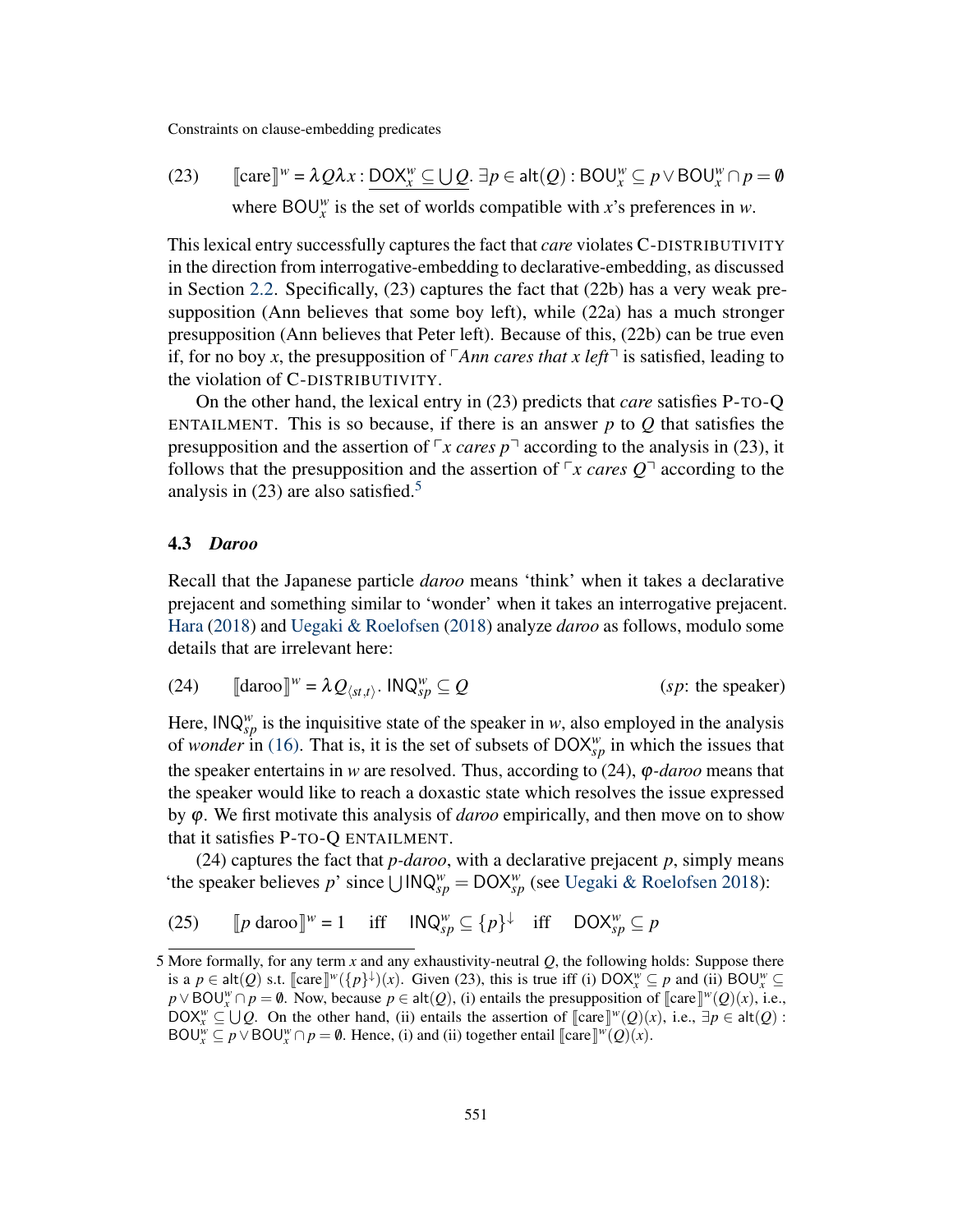On the other hand, with an interrogative prejacent *Q*, *Q-daroo* is predicted to mean that the speaker entertains the issue represented by *Q*:

(26) 
$$
[Q \text{ daroo}]^{w} = 1 \quad \text{iff} \quad \mathsf{INQ}_{sp}^{w} \subseteq Q
$$

This is an empirically accurate analysis of the interpretations of *daroo*.

The entry in [\(24\)](#page-10-1) satisfies P-TO-Q ENTAILMENT as formulated in [\(21\).](#page-9-2) This is so because, for any exhaustivity-neutral *Q*, if there is an answer *p* to *Q* such that  $\lceil p \cdot \text{d} a r \circ \text{o} \rceil$  is true, it follows that  $\lceil Q \cdot \text{d} a r \circ \text{o} \rceil$  is also true.<sup>[6](#page-11-0)</sup>

We have stated that *daroo* roughly means 'wonder' when it takes an interrogative complement. However, the analysis in [\(24\)](#page-10-1) is crucially different from that of *wonder-Q* according to the semantics we have given above in [\(16\),](#page-6-0) repeated here:

(27) [wonder 
$$
Q
$$
]<sup>w</sup> =  $\lambda x$ .  $DOX_x^w \notin Q \land INQ_x^w \subseteq Q$ 

The crucial difference is that *daroo* lacks the ignorance component,  $DOX_x^w \notin Q$ , which is part of the semantics of *wonder*. The lack of the ignorance component in the semantics of *daroo* is motivated by the following kind of examples:

(28) Huji-santyoo-de-wa mizu-wa nando-de Mt.Fuji-top-LOC-TOP water-TOP what.degree-in boil-do huttoo-suru daroo-ka. DAROO-Q Huji-santyoo-de-wa kiatsu-ga Mt.Fuji-top-LOC-TOP air.pressure-NOM ground.level-GEN two-thirds tijoo-no sanbunnoni kurai nanode, mizu-wa yaku 87.7 do de huttoo-suru. about because water-TOP about 87.7 °C at boil-do 'At what temperature does water boil at the top of Mt. Fuji? Since the air pressure there is about 2/3 of the ground level, it boils at about 87.7°C.'

Here, the author/speaker uses *Q*-*daroo* to introduce the question *Q* as a topic, which she in fact knows the answer to. This suggests that *Q-daroo* does not semantically entail the speaker's ignorance about *Q*. [7](#page-11-1) This is in contrast to the behavior of *wonder*, which is infelicitous in a similar context:

(29) #I wonder at what temperature water boils at the top of Mt. Fuji. Since the air pressure there is about 2/3 of the ground level, it boils at about 87.7°C.

The lack of the ignorance component furthermore captures the fact that *daroo* is responsive, i.e., compatible with both declarative and interrogative prejacents. If

<span id="page-11-0"></span><sup>6</sup> More formally: suppose there is a  $p \in \text{alt}(Q)$  s.t.  $[\text{daroo}]\psi({p}^{\downarrow})$ . Then, by [\(24\),](#page-10-1) we have that  $\text{IMO}\psi \subset \text{In}_{\mathcal{V}}$ . This entails  $\text{IMO}\psi \subset Q$  since  $p \in \text{alt}(Q)$ . Hence  $[\text{dero}]\psi({p}^{\downarrow})$  entails that  $\text{INQ}_{sp}^w \subseteq \{p\}^{\downarrow}$ . This entails  $\text{INQ}_{sp}^w \subseteq Q$  since  $p \in \text{alt}(Q)$ . Hence,  $\llbracket \text{daroo} \rrbracket^w(\{p\}^{\downarrow})$  entails  $\llbracket \text{daroo} \rrbracket^w(Q)$ .  $\llbracket \text{daroo} \rrbracket^w(Q).$ 

<span id="page-11-1"></span><sup>7</sup> Although *Q*-*daroo* may pragmatically implicate ignorance as a result of competition with *p-daroo*, where *p* is a specific answer of *Q*, as suggested in [Uegaki & Roelofsen](#page-20-2) [2018.](#page-20-2)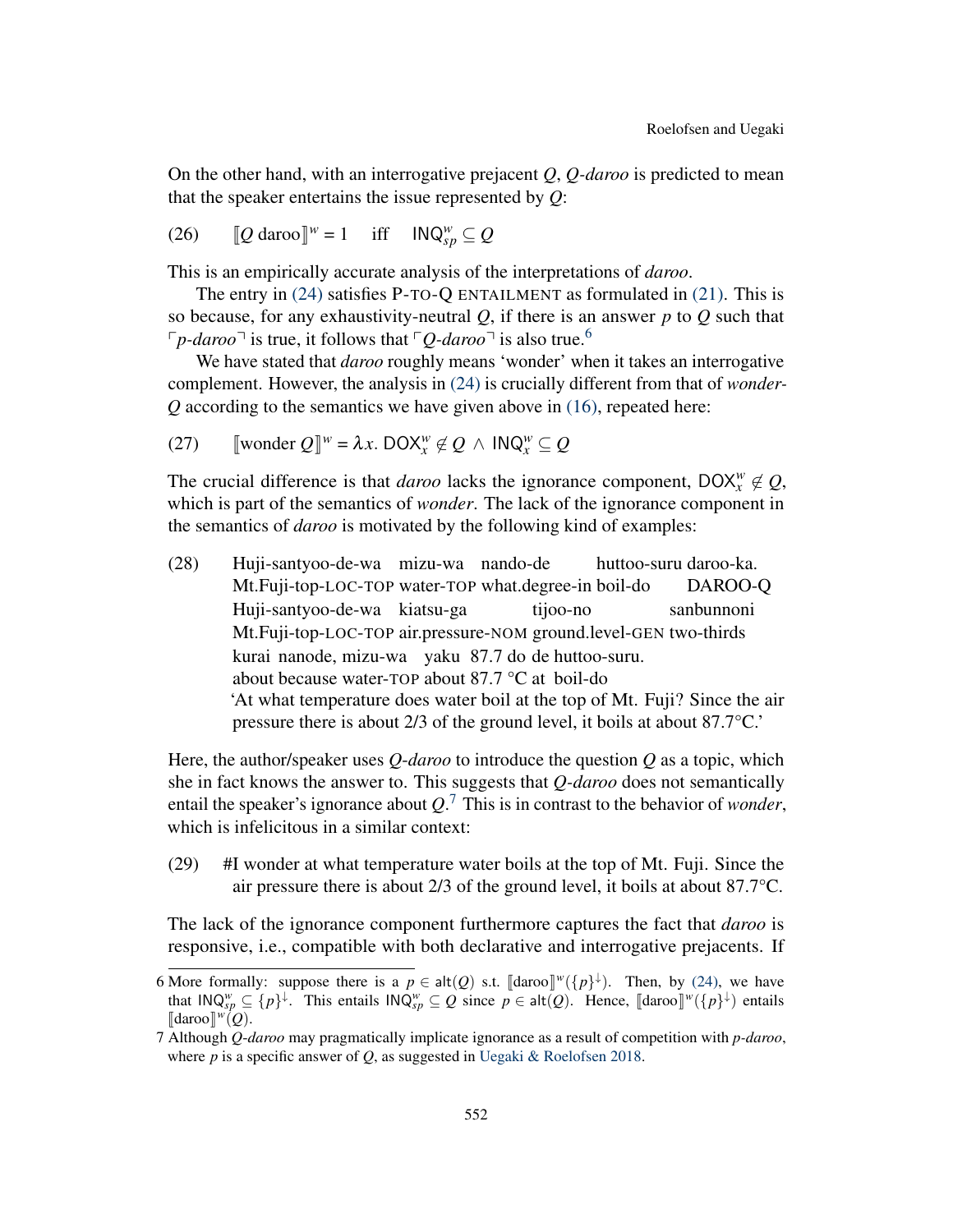*daroo* carried the ignorance component in its semantics, we would expect it to be rogative just like *wonder*, i.e., be incompatible with declarative prejacents due to the predicted contradiction in meaning.

### 4.4 *Mõtlema*

As discussed above, [Roberts](#page-19-4) [\(2018\)](#page-19-4) gives the following empirical description of the behavior of *mõtlema*.

- (30) When  $\varphi$  is declarative,  $\lceil x \text{ m} \tilde{\sigma} \rceil$  *x* means that (a) *x* believes that  $\varphi$  is true; or that (b) *x* believes not- $\varphi$  but imagines what the world would be like if  $\varphi$  were true.
- (31) When  $\varphi$  is interrogative,  $\lceil x \text{ m} \tilde{o} \cdot t \rceil$  means that (a) *x* wonders what the answer to  $\varphi$  is; or (b) for some answer *p* to  $\varphi$ , *x* believes not-*p* but imagines what the world would be like if *p* were true.

Staying close to this basic empirical description by [Roberts](#page-19-4) [\(2018\)](#page-19-4), we assume that *mõtlema* has two interpretations: On its 'daroo' interpretation, it says that the subject 'entertains' the issue expressed by the complement (this yields the 'believe' reading when the complement is declarative and the 'wonder' reading when the complement is interrogative). On its 'imagine' interpretation, it says that there is an answer to the issue expressed by the complement such that the subject believes its negation and imagines what the world would be like if it were true. This is reflected in the disjunctive lexical entry below, where  $\text{IMG}_{x}^{w}$  is the set of worlds that are compatible with what *x* imagines in *w*. [8](#page-12-0)

(i)  $\text{[mõtlema]}^{w} = \lambda Q \lambda x. Q \in \text{CONT}_{x}^{w}$ (where CONT<sup>*w*</sup>: the contemplation state of *x* in *w*)

<span id="page-12-0"></span><sup>8</sup> [Roberts](#page-19-4) [\(2018\)](#page-19-4) proposes an analysis of *mõtlema* that aims at unifying all its readings by making reference to what he calls the CONTEMPLATION STATE of the subject. The contemplation state of an agent is defined as a set of questions (each modelled as a partition of a set of contextually relevant possible worlds). These questions are ones that are 'under active consideration' by the agent. The semantics of *mõtlema* is then proposed to be as follows:

[Roberts](#page-19-4) assumes a semantics of clausal complements similar to that of inquisitive semantics, but without downward closure.

While this proposal may be a possible starting point, we believe that it would have to be further articulated in order to make clear predictions. In particular, what needs further elaboration is what it means for a (possibly singleton) set of propositions to be 'under active consideration' by an agent. For instance, if a certain question *Q* is in the contemplation state of an agent *x*, does it follow that every sub-question of *Q* is also in *x*'s contemplation set? Or that every singleton subset of *Q* (each corresponding to an exhaustive resolution) is in *x*'s contemplation set? Or, perhaps, that at least two of these singleton subsets are (in case *Q* is not a singleton to begin with)? For the account to make clear predictions, these questions need to be resolved. This would be an interesting project to further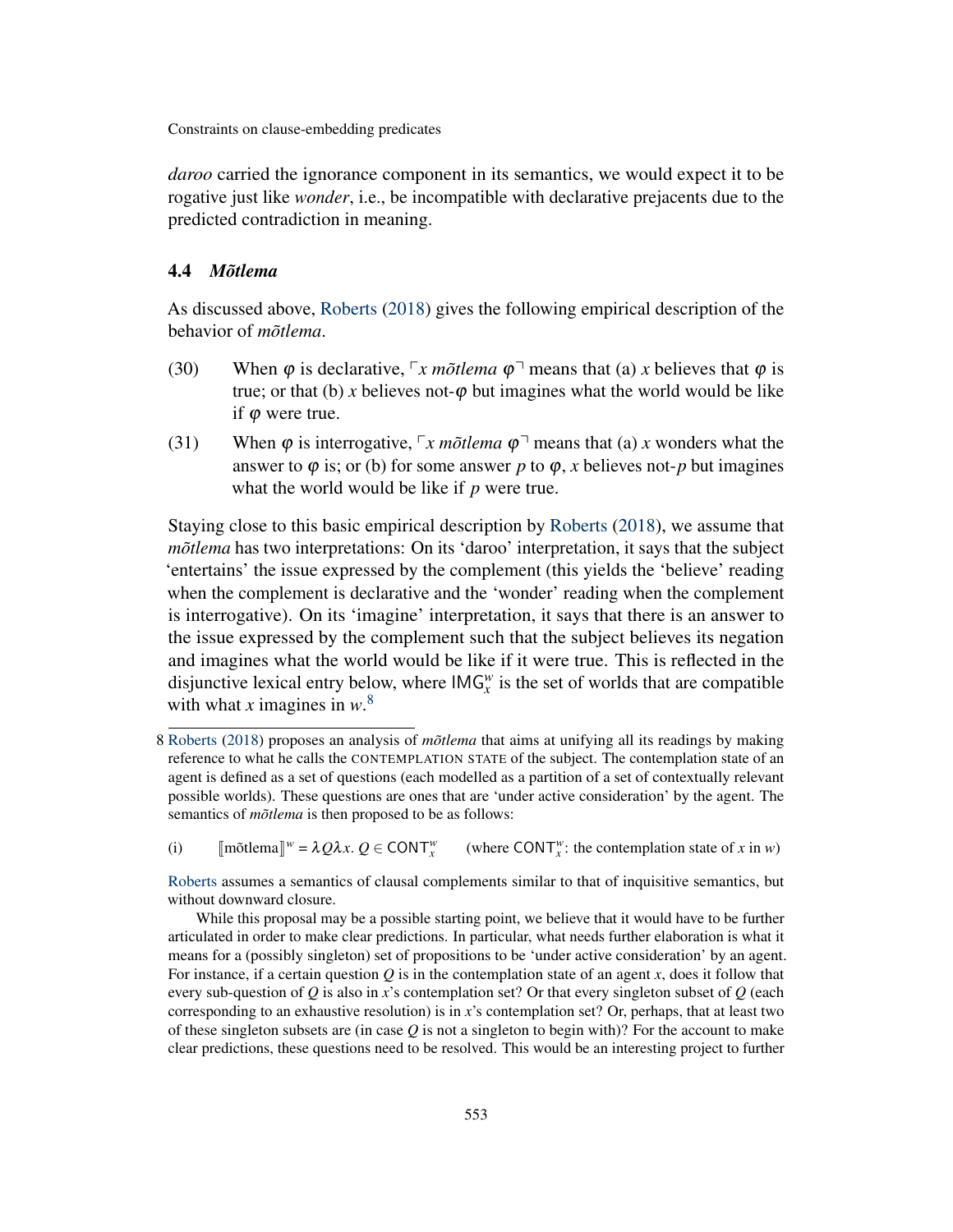Roelofsen and Uegaki

(32) 
$$
\begin{array}{ll}\n\text{Im\~ot{}tlema} \mathbb{I}^w & \text{`daroo'}\\
= \lambda Q_{\langle st, t \rangle} \lambda x_e. & \text{INQ}_x^w \subseteq Q \quad \lor \quad \exists p \in \mathsf{alt}(Q) : \text{DOX}_x^w \subseteq \overline{p} \land \text{IMG}_x^w \subseteq p\n\end{array}
$$

Having fixed this semantic analysis of *mõtlema*, we can now ask whether it is P-TO-Q ENTAILING. Suppose that *Q* is an exhaustivity-neutral question and *p* an answer to Q such that  $\lceil x \bmod{p} \rceil$  is true. On the 'daroo' reading, this means that  $\mathsf{INQ}_{x}^{w} \subseteq \{p\}^{\downarrow}$  (*x* believes *p*). But then  $\ulcorner x$  mõtlema  $Q^{\urcorner}$  is true as well on the daroo reading. On the 'imagine' reading, it means that *x* does not believe *p* but imagines what the world would be like if *p* were the case. Then it follows that  $\lceil x \bmod{Q} \rceil$ is true as well on the imagine reading. So, indeed, *mõtlema* is P-TO-Q ENTAILING.

### <span id="page-13-0"></span>4.5 *Wonder*

Finally, *wonder* as analyzed below, repeated from [§3.3](#page-6-1) above, satisfies P-TO-Q ENTAILMENT as well.

(33)  $\llbracket \text{wonder} \rrbracket^w = \lambda Q_{\langle st, t \rangle} \lambda x_e$ . DOX $_x^w \notin Q \land \text{INQ}_x^w \subseteq Q$ 

This is so since  $\llbracket \text{wonder} \rrbracket^w (\{p\}^{\downarrow})(x)$  is false for any *x* and *p*. This means that **p**. To O ENTAILMENT is trivially satisfied P-TO-Q ENTAILMENT is trivially satisfied.

### <span id="page-13-1"></span>4.6 Non-attested predicates

We have seen that P-TO-Q ENTAILMENT *rules in* the predicates that pose challenges for previously proposed constraints. At the same time, it is still significant in that it *rules out* many conceivable but non-attested predicates.

Consider first the predicate in (34), meaning 'consider all possibilities open':

(34)  $[\![\text{all-open}]\!]^w = \lambda Q \lambda x. \,\forall p \in \text{alt}(Q) : \text{DOX}_x^w \cap p \neq \emptyset$ 

This predicate violates P-TO-Q ENTAILMENT, because it is possible for DOX*<sup>w</sup> x* to be compatible with some  $p \in \text{alt}(Q)$  without being compatible with all  $p \in \text{alt}(Q)$ . To our knowledge, this prediction is correct, i.e., no language lexicalizes (34). More generally, this seems true for all predicates that quantify *universally* over the alternatives in the denotation of their complement. This (*prima facie* unexpected) general restriction is predicted by P-TO-Q ENTAILMENT.

Next, consider the following fictitious predicate from [Steinert-Threlkeld](#page-19-1) [2020,](#page-19-1) where  $\text{info}(Q) := \bigcup Q$  denotes the informative content of *Q*.

pursue, but we do not see at this point how it could be done in such a way that the reported readings could be captured in a fully uniform way. Therefore, for now, we specify a semantics for *mõtlema* which, while capturing all the reported readings, is not fully uniform.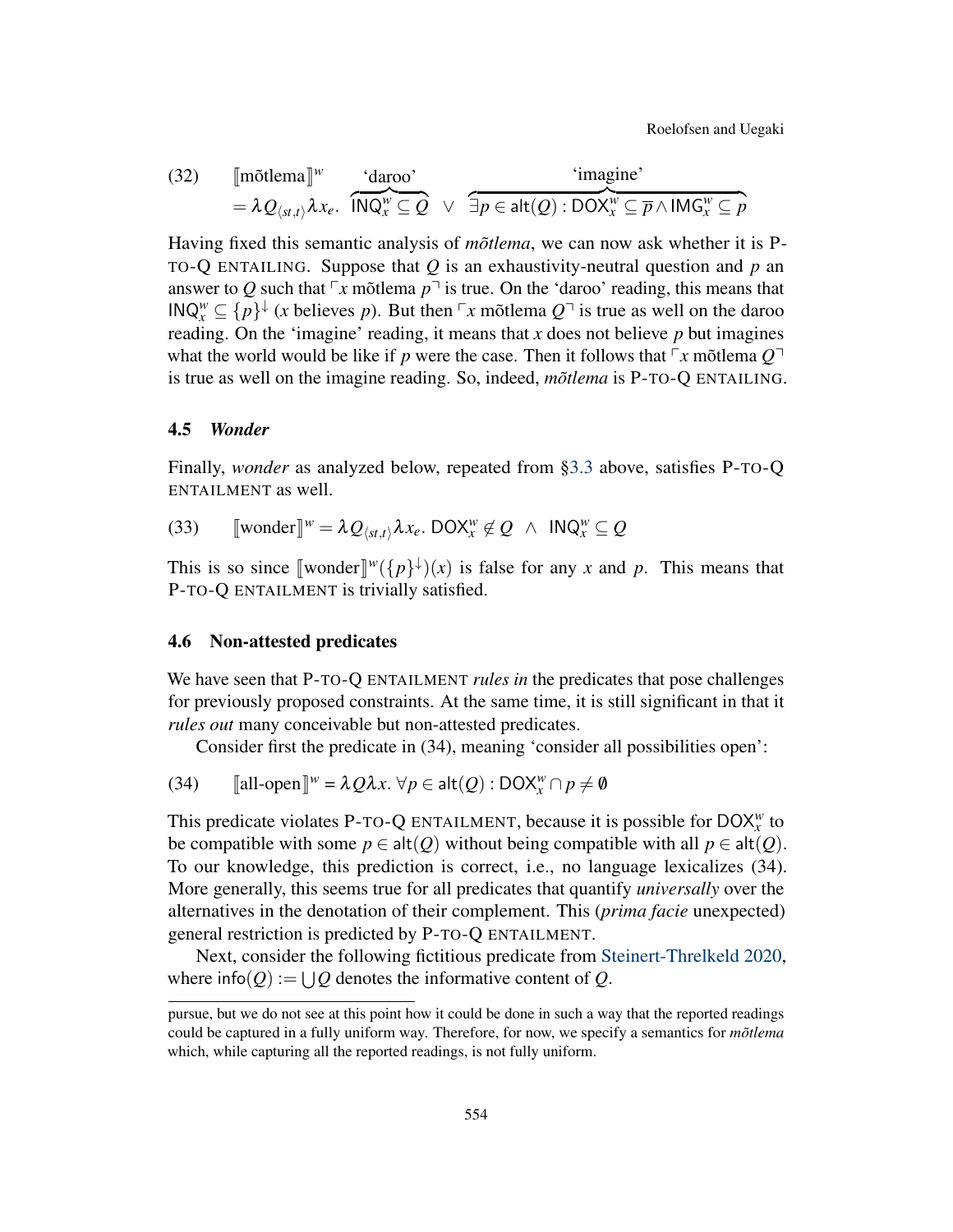(35) 
$$
\llbracket \text{wondows} \rrbracket^{w} = \lambda Q \lambda x. \begin{pmatrix} w \in \text{DOX}_{x}^{w} \land \text{DOX}_{x}^{w} \subseteq \text{info}(Q) \land \\ \forall p \in \text{alt}(Q) : \text{DOX}_{x}^{w} \cap p \neq \emptyset \end{pmatrix}
$$

[Steinert-Threlkeld](#page-19-1) [\(2020\)](#page-19-1) describes this predicate as roughly meaning *know* when taking a declarative complement, while meaning *be uncertain* when taking an interrogative complement. The first and the second requirement posed by *wondows* are that *x*'s doxastic state does not rule out the actual world *w* and that it supports the informative content of *Q*. The third requirement corresponds to that posed by *allopen*. *wondows* is therefore ruled out by P-TO-Q ENTAILMENT on similar grounds as *all-open*: a belief state may, besides being truthful and supporting info(*Q*), be compatible with some  $p \in \text{alt}(Q)$  without being compatible with all  $p \in \text{alt}(Q)$ .

We now turn to *shknow*, the fictitious predicate considered by [Spector & Egré](#page-19-0) [\(2015\)](#page-19-0). One way to formulate the lexical entry of *shknow* is as follows:

(36) 
$$
\llbracket \text{shknow} \rrbracket^{w} = \lambda Q \lambda x. \begin{pmatrix} w \in \text{DOX}_{x}^{w} \land \text{DOX}_{x}^{w} \subseteq \text{info}(Q) \land \\ \forall p \in \text{alt}(Q) : \text{DOX}_{x}^{w} \cap p \neq \emptyset \land \text{INQ}_{x}^{w} \subseteq Q \end{pmatrix}
$$

Note that the first three requirements are those of *wondows* (encoding knowledge when combined with a declarative complement and uncertainty when combined with an interrogative complement). The fourth requirement adds an essential component of the meaning of *wonder*, namely that the subject wants to reach an epistemic state in which the issue expressed by the complement is resolved. This predicate also violates P-TO-Q ENTAILMENT, still essentially because of the requirement stemming from *all-open*.

We should note that the *all-open* requirement forces a very strong level of ignorance (compatibility with *all* alternatives). Intuitively, it is possible for *x* to wonder, say, who won the race, even if *x* can already rule out some possible winners (see [Cremers, Roelofsen & Uegaki](#page-19-12) [2019](#page-19-12) for relevant experimental results). Given that *shknow* is intended to mean *wonder* when taking an interrogative complement, one may want to adapt the entry in (36), so as to make room for a weaker ignorance requirement. One way to do so is as in  $(37)$ .<sup>[9](#page-14-0)</sup>

<span id="page-14-1"></span>(37) 
$$
\llbracket \text{shknow} \rrbracket^{w} = \lambda Q \lambda x. \begin{pmatrix} (|\text{alt}(Q)|=1 \wedge \text{DOX}_{x}^{w} \in Q) \vee \\ (|\text{alt}(Q)| \neq 1 \wedge \boxed{\text{DOX}_{x}^{w} \not\in Q} \wedge \text{INQ}_{x}^{w} \subseteq Q \end{pmatrix}
$$

Under this analysis, *shknow* still violates P-TO-Q ENTAILMENT. This is because, for

<span id="page-14-0"></span><sup>9</sup> Note that the entry in [\(37\)](#page-14-1) makes explicit reference to the cardinality of  $alt(Q)$ . As far as we can see, it is not possible to achieve the same result without making such reference to  $|alt(Q)|$ . We suspect that there may be a universal constraint on the denotation of clause-embedding predicates which prohibits such irreducible reference to  $|alt(Q)|$ , but we leave open here how such a constraint should be formulated exactly and how it would be tested.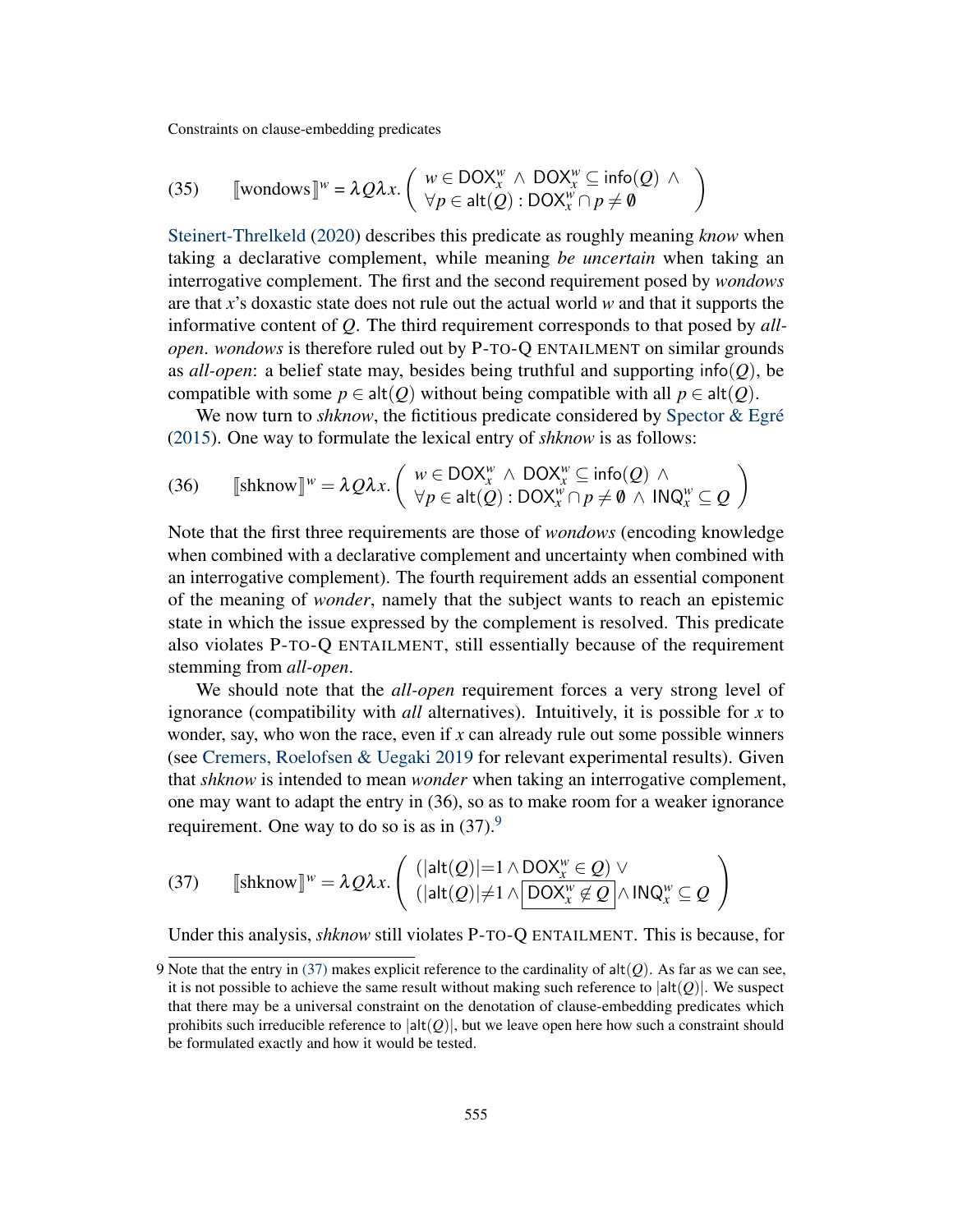any *Q* and any  $p \in \text{alt}(Q)$ , if  $\llbracket \text{shknow} \rrbracket^w(\{p\}^{\downarrow})(x)$  is true, then  $\llbracket \text{shknow} \rrbracket^w(Q)(x)$  is true and the weak improvance requirement that applies when it takes an intercome *false* due to the weak ignorance requirement that applies when it takes an interrogative complement (shown within a rectangle).

Finally, let us consider the fictitious predicate *knopinion*, discussed in [Steinert-](#page-19-1)[Threlkeld](#page-19-1) [2020.](#page-19-1) Intuitively, this predicate means *know* when taking an interrogative complement and *be opinionated* when taking a declarative complement. [Steinert-](#page-19-1)[Threlkeld](#page-19-1) [\(2020\)](#page-19-1) gives the following lexical entry:

(38) 
$$
\llbracket \text{knopinion} \rrbracket^w = \lambda Q \lambda x. w \in DOX_x^w \land (DOX_x^w \in Q \lor DOX_x^w \in \neg Q)
$$
  
where 
$$
\neg Q := \{ p \mid \forall q \in Q : q \cap p = \emptyset \}
$$

To see that this predicate does not satisfy P-TO-Q ENTAILMENT, suppose that Mary truly believes that Bill did *not* win the race but doesn't know who did. Then, (39) is true while (40) is false.

(39) Mary knopinions that Bill won the race. true

(40) Mary knopinions which athlete won the race. false

So we have found a subject *x*, an exhaustivity-neutral *Q* and an answer *p* to *Q* such that  $\lceil x \rceil$  *knopinions*  $p \rceil$  is true while  $\lceil x \rceil$  *knopinions*  $Q \rceil$  is false. This means that P-TO-Q ENTAILMENT is violated.

### <span id="page-15-0"></span>5 Potential counterexamples

So far, we have considered attested and non-attested predicates for which P-TO-Q ENTAILMENT makes correct predictions. In this section, we highlight some potential counterexamples to our proposal from Buryat, Turkish, Tagalog and English.

### 5.1 Buryat *hanaxa* and Turkish *bil*

[Bondarenko](#page-19-13) [\(2019\)](#page-19-13) investigates the clause-embedding predicate *hanaxa* 'think/recall' in Buryat. When combining with a declarative complement, *hanaxa* is non-veridical, as illustrated in (41) (example (4) in [Bondarenko](#page-19-13) [2019\)](#page-19-13).

(41) dugar mi:sai Dugar cat.NOM fish zagaha əd-jə: gəžə han-a: eat-PST comp think-PST but cat xarin mi:sgəi zagaha fish @dj-@:-güj eat-PST-NEG 'Dugar thought that a cat ate fish, but the cat didn't eat fish.'

But when combined with an interrogative complement, the predicate is veridical, as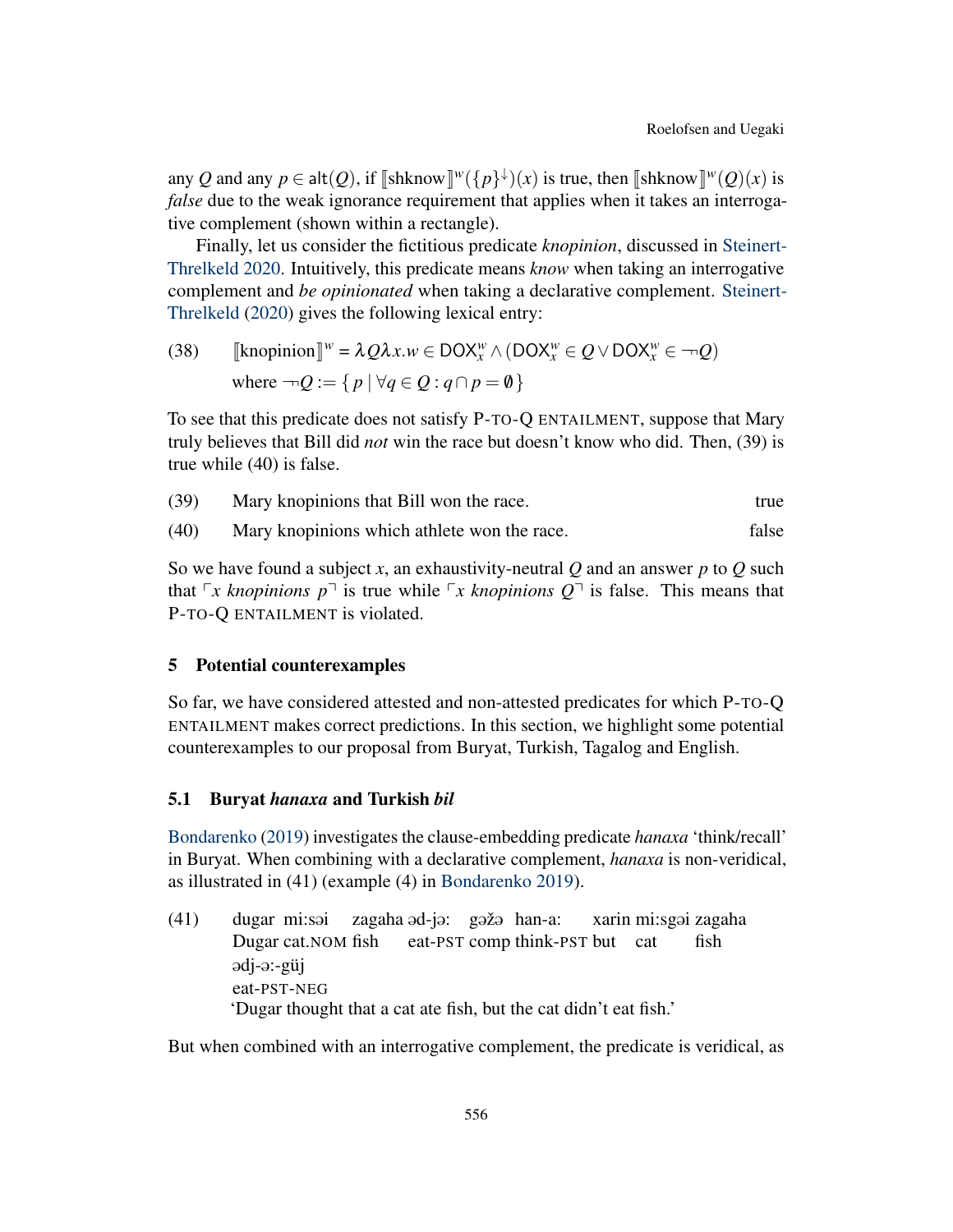illustrated in (42) (example (118) in [Bondarenko](#page-19-13) [2019\)](#page-19-13).

(42) bi 1SG.NOM Badma.NOM tobacco smoke-HAB Q COMP think-PRS-1SG badma tamxi tata-dag gü gə<del>z</del>ə hana-na-b 'I am recalling (the true answer to the question) whether Badma smokes.'

This sentence does not just convey that the speaker recalls *some* answer to the question, but that she recalls the *true* answer. This means that (43a) can be true without (43b) being true, suggesting that *hanaxa* violates P-TO-Q ENTAILMENT.

(43) a. Mary hanaxa that Bill left. b. Mary hanaxa whether Bill left.

However, [Bondarenko](#page-19-13) [\(2019\)](#page-19-13) argues that *hanaxa* combines with declarative and interrogative complements in different ways. Specifically, interrogative complements fill an argument slot of the predicate, while declarative complements function as modifications of the event description that the predicate is part of [\(Kratzer](#page-19-14) [2006;](#page-19-14) [Moulton](#page-19-15) [2009\)](#page-19-15). Under this account, the empirical observations made so far are compatible with the assumption that *hanaxa* satisfies P-TO-Q ENTAILMENT (as it reduces to the cases of inquisitive predicates, i.e., those predicates that cannot take a declarative clause as their argument).

[Özyıldız](#page-19-16) [\(2019\)](#page-19-16) reports that the predicate *bil* in Turkish has a profile similar to *hanaxa* in Buryat. A more comprehensive investigation would be needed in order to fully understand how these predicates interact with interrogative complements and whether they constitute counterexample to P-TO-Q ENTAILMENT.

### 5.2 Tagalog *magtaka*

The Tagalog predicate *magtaka* is translated as *surprise* when it takes a declarative complement, and as *wonder* when it takes an interrogative complement.<sup>[10](#page-16-0)</sup>

| (44) | Nagtaka si Sara na dumating si Maria.            |  |  |  |
|------|--------------------------------------------------|--|--|--|
|      | magtaka. PFV NOM Sara that arrived. AV NOM Maria |  |  |  |
|      | 'Sara was surprised that Maria arrived.'         |  |  |  |
|      | $(15)$ at $1$ $(15)$                             |  |  |  |

(45) Nagtaka magtaka.PFV NOM Sara if si Sara kung sino ang dumating. who NOM arrived.AV 'Sara wondered who arrived.'

A preliminary investigation suggests that (44) does not imply (45). This would mean that the predicate violates P-TO-Q ENTAILMENT. We must leave a more in-depth

<span id="page-16-0"></span><sup>10</sup> We are grateful to Henrison Hsieh and Florinda Palma Gil for discussing this case with us and providing native speaker judgments.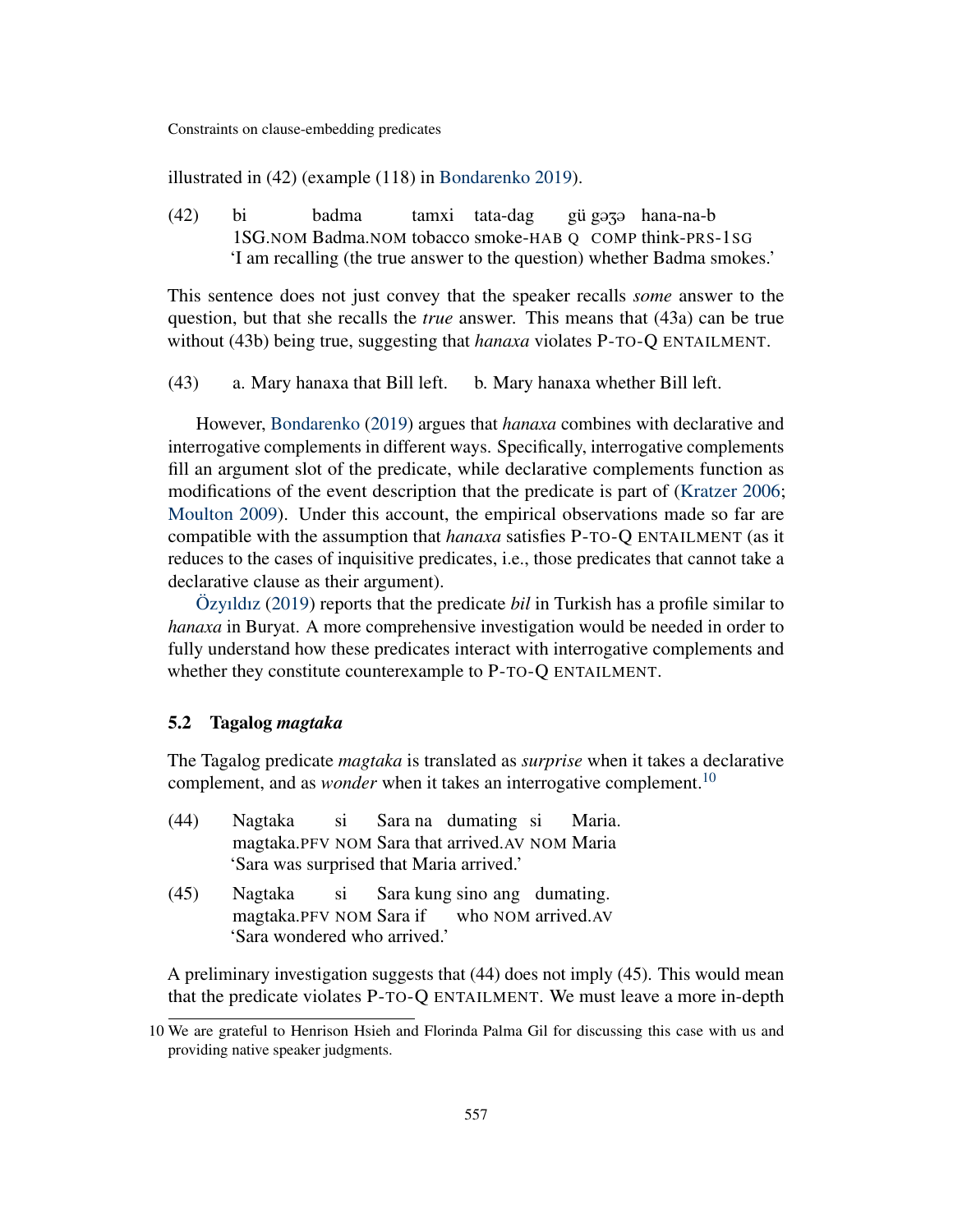investigation of this case for future work.

### 5.3 *Explain*

[Pietroski](#page-19-17) [\(2000\)](#page-19-17) and [Elliott](#page-19-18) [\(2016\)](#page-19-18) argue that when *explain* takes a declarative complement, this complement does not describe the 'explanandum'—what is being explained—but rather the content of the explanation, i.e., the 'explanans'. See (46):

<span id="page-17-1"></span>(46) a. Bill asked Mary why she wanted to leave. b. Mary explained that she wasn't feeling well.

(46b) does not report that Mary was explaining the fact that she wasn't feeling well. Rather, she explained why she wanted to leave. The content of the explanation was that she wanted to leave because she wasn't feeling well. By contrast, if *explain* takes an interrogative complement, this complement always describes the explanandum rather than the content of the explanation.

<span id="page-17-0"></span>(47) Mary explained how she was feeling.

This sentence reports that Mary gave an explanation of her feelings, not that she described her feelings in order to explain something else, e.g., why she wanted to leave. Based on these examples, it may seem that *explain* violates P-TO-Q ENTAILMENT. After all, (46b) does not entail (47). The former conveys that Mary explained why she wanted to leave, namely because she wasn't feeling well. But this does not entail that she gave an explanation of her feelings.

However, before concluding that *explain* violates P-TO-Q ENTAILMENT, we first have to better understand how the verb combines with declarative and interrogative complements. The discussion in [Elliott](#page-19-18) [2016](#page-19-18) is relevant here, although it does not contrast declarative complements with interrogative ones, but rather declarative complements with DP arguments, as in (48).

(48) Mary explained the fact that she wasn't feeling well.

In this sentence, the DP argument of the verb describes the explanandum, just like in [\(47\),](#page-17-0) rather than the content of the explanation. To derive the contrast between cases like [\(46b\)](#page-17-1) and (48), [Elliott](#page-19-18) [\(2016\)](#page-19-18) suggests that declarative complements are modifiers of an event description, while DPs are thematic arguments. If an account of the contrast between [\(46b\)](#page-17-1) and (48) on the bases of such a combinatorial difference is on the right track, then it may be extended to capture the contrast between [\(46b\)](#page-17-1) and [\(47\)](#page-17-0) as well, in a way similar to how declarative and interrogative complements of *hanaxa* are treated in [Bondarenko](#page-19-13) [2019.](#page-19-13) We would have to assume that interrogative complements, like DPs, fill an argument slot of the verb. Whatever fills this argument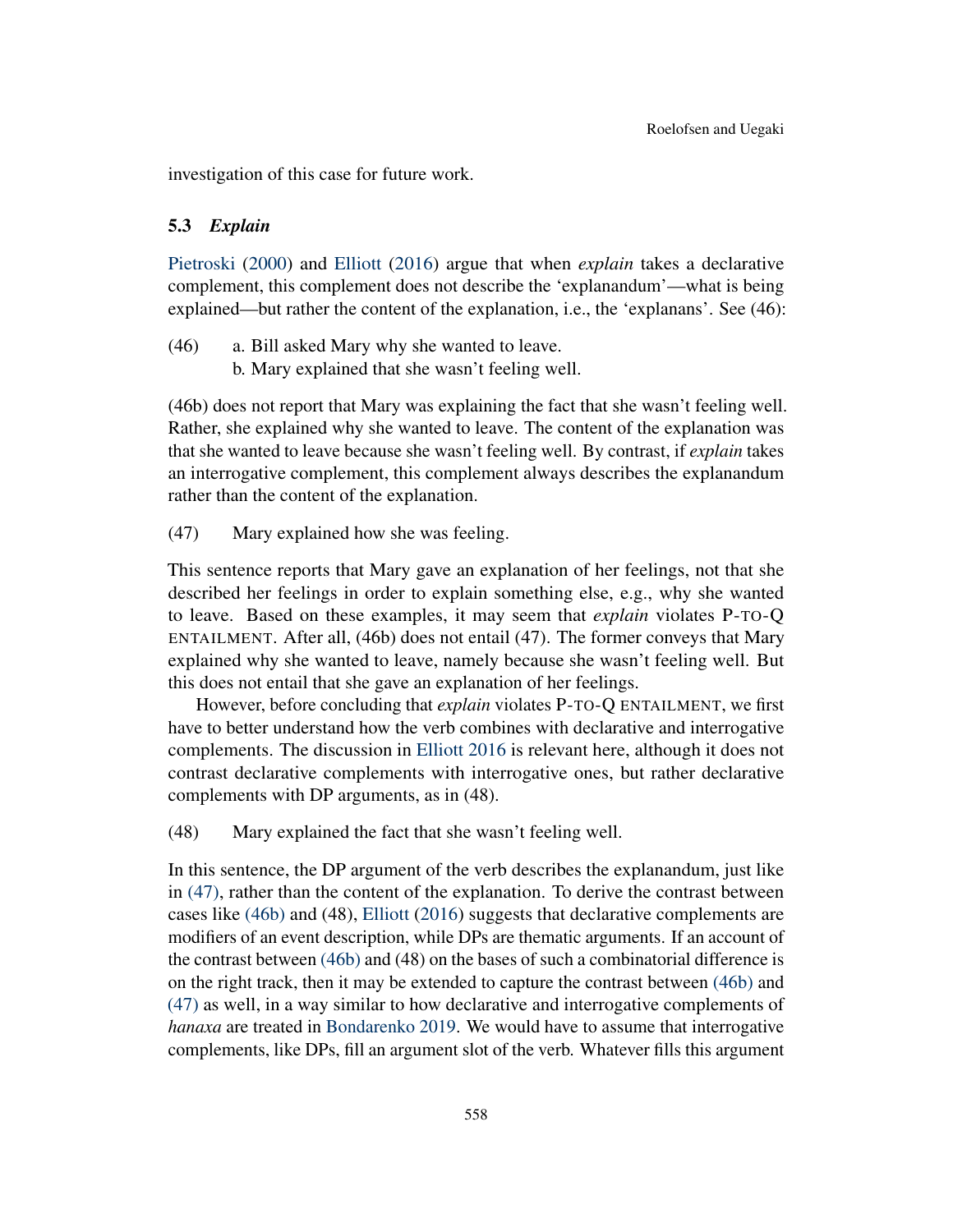<span id="page-18-3"></span>

|                                | *shknow | *knopinion care mõtlema daroo |   |  | wonder |
|--------------------------------|---------|-------------------------------|---|--|--------|
| <b>VERIDICALITY UNIFORMITY</b> |         |                               |   |  | ΝA     |
| C-DISTRIBUTIVITY               |         |                               | X |  |        |
| STRAWSON C-DISTRIBUTIVITY      |         |                               |   |  |        |
| P-TO-Q ENTAILMENT              |         |                               |   |  |        |

| <b>Table 2</b><br>Summary of the predictions of the constraints considered in the paper |  |
|-----------------------------------------------------------------------------------------|--|
|-----------------------------------------------------------------------------------------|--|

slot always describes the explanandum, not the content of the explanation. On such an account, the fact that [\(46b\)](#page-17-1) fails to entail [\(47\)](#page-17-0) does not imply that *explain* violates P-TO-Q ENTAILMENT. In [\(46b\)](#page-17-1) the predicate does not take the declarative clause as its argument. Only clauses that describe the explanandum (rather than the explanans) fill the argument slot of the predicate.<sup>[11](#page-18-2)</sup>

### <span id="page-18-1"></span>6 Conclusion

We have discussed a number of issues for recently proposed constraints on the possible denotations of clause-embedding predicates. We have also proposed a new constraint, P-TO-Q ENTAILMENT, which overcomes these issues. A summary of the predictions made by the constraints discussed in this paper is given in Table [2.](#page-18-3)

Much work remains to be done, however. In particular, we have highlighted a number of potential counterexamples which need to be investigated in further detail and might require further revisions of the constraint we have proposed.

### **References**

<span id="page-18-0"></span>Barwise, Jon & Robin Cooper. 1981. Generalized quantifiers and natural language. *Linguistics and Philosophy* 4(2). 159–219. doi[:10.1007/bf00350139.](https://doi.org/10.1007/bf00350139)

(i) Now I will explain that this algorithm works whenever  $x < 5$ , but not when  $x \ge 5$ .

The declarative complement in (i) is an answer to 'When does the algorithm work?' So, in order to check whether *explain* satisfies P-TO-Q ENTAILMENT, we should verify that (i) entail (ii).

(ii) I will explain when this algorithm works.

The entailment indeed goes through, which is compatible with the assumption that *explain* satisfies P-TO-Q ENTAILMENT. We leave a more elaborate analysis of *explain* for future work.

<span id="page-18-2"></span><sup>11</sup> The situation may be slightly more involved. While [Pietroski](#page-19-17) [\(2000\)](#page-19-17) and [Elliott](#page-19-18) [\(2016\)](#page-19-18) assume that declarative complements *always* describe the content of the explanation, it seems to us that it is in fact also possible for them to describe the explanandum. This is illustrated in (i).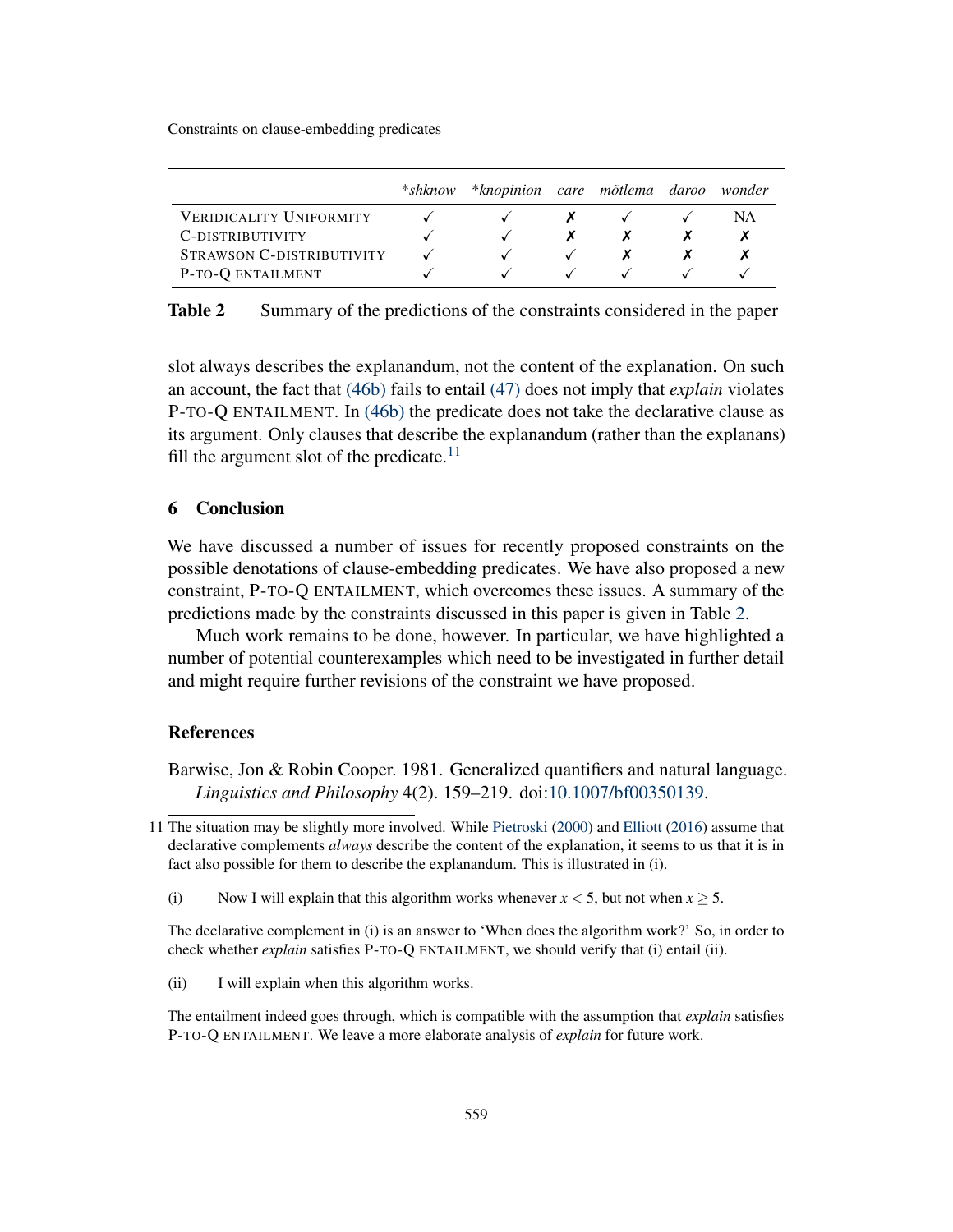- <span id="page-19-13"></span>Bondarenko, Tanya. 2019. Factivity alternation due to semantic composition: *think* and *remember* in Barguzin Buryat. Ms., MIT.
- <span id="page-19-7"></span>Ciardelli, Ivano, Jeroen Groenendijk & Floris Roelofsen. 2018. *Inquisitive Semantics*. Oxford University Press.
- <span id="page-19-6"></span>Ciardelli, Ivano & Floris Roelofsen. 2015. Inquisitive dynamic epistemic logic. *Synthese* 192(6). 1643–1687. doi[:10.1007/s11229-014-0404-7.](https://doi.org/10.1007/s11229-014-0404-7)
- <span id="page-19-11"></span>Ciardelli, Ivano & Floris Roelofsen. 2017. Hurford's constraint, the semantics of disjunctions, and the nature of alternatives. *Natural Language Semantics* 25(3). 199–222. doi[:10.1007/s11050-017-9134-y.](https://doi.org/10.1007/s11050-017-9134-y)
- <span id="page-19-10"></span>Ciardelli, Ivano, Floris Roelofsen & Nadine Theiler. 2017. Composing alternatives. *Linguistics and Philosophy* 40(1). 1–36.
- <span id="page-19-12"></span>Cremers, Alexandre, Floris Roelofsen & Wataru Uegaki. 2019. Distributive ignorance inferences with *wonder* and *believe*. *Semantics & Pragmatics* 12.
- <span id="page-19-18"></span>Elliott, Patrick D. 2016. Explaining DPs vs. CPs without syntax. In *CLS 52*, 171–85.

<span id="page-19-2"></span>Elliott, Patrick D., Nathan Klinedinst, Yasutada Sudo & Wataru Uegaki. 2017. Predicates of relevance and theories of question embedding. *Journal of Semantics* 34(3). 547–554. doi[:10.1093/jos/ffx008.](https://doi.org/10.1093/jos/ffx008)

- <span id="page-19-3"></span>von Fintel, Kai. 1999. NPI licensing, Strawson entailment, and context dependency. *Journal of Semantics* 16(2). 97–148.
- <span id="page-19-8"></span>Hamblin, Charles L. 1973. Questions in Montague English. *Foundations of Language* 10(1). 41–53.
- <span id="page-19-5"></span>Hara, Yurie. 2018. *Daroo* as an entertain modal: an inquisitive approach. The 25th Japanese/Korean linguistics (JK).
- <span id="page-19-14"></span>Kratzer, Angelika. 2006. Decomposing attitude verbs. A talk honoring Anita Mittwoch on her 80th birthday at the Hebrew University of Jerusalem, July 4 2006.
- <span id="page-19-15"></span>Moulton, Keir. 2009. *Natural Selection and the Syntax of Clausal Complementation*: University of Massachusetts, Amherst PhD dissertation.
- <span id="page-19-16"></span>Özyıldız, Deniz. 2019. Potential answer readings expected, missing. In *The Workshop on Turkic and Languages in Contact with Turkic*, 74–88.
- <span id="page-19-17"></span>Pietroski, Paul M. 2000. On explaining that. *The Journal of philosophy* 97(12). 655–662.
- <span id="page-19-4"></span>Roberts, Tom. 2018. Responsive predicates are question-embedding: Evidence from Estonian. In *Sinn und Bedeutung 22*, 271–288.
- <span id="page-19-9"></span>Roelofsen, Floris. 2013. Algebraic foundations for the semantic treatment of inquisitive content. *Synthese* 190(1). 79–102. doi[:10.1007/s11229-013-0282-4.](https://doi.org/10.1007/s11229-013-0282-4)
- <span id="page-19-0"></span>Spector, Benjamin & Paul Egré. 2015. A uniform semantics for embedded interrogatives: An answer, not necessarily the answer. *Synthese* 192(6). 1729–1784. doi[:10.1007/s11229-015-0722-4.](https://doi.org/10.1007/s11229-015-0722-4)
- <span id="page-19-1"></span>Steinert-Threlkeld, Shane. 2020. An explanation of the veridical uniformity univer-